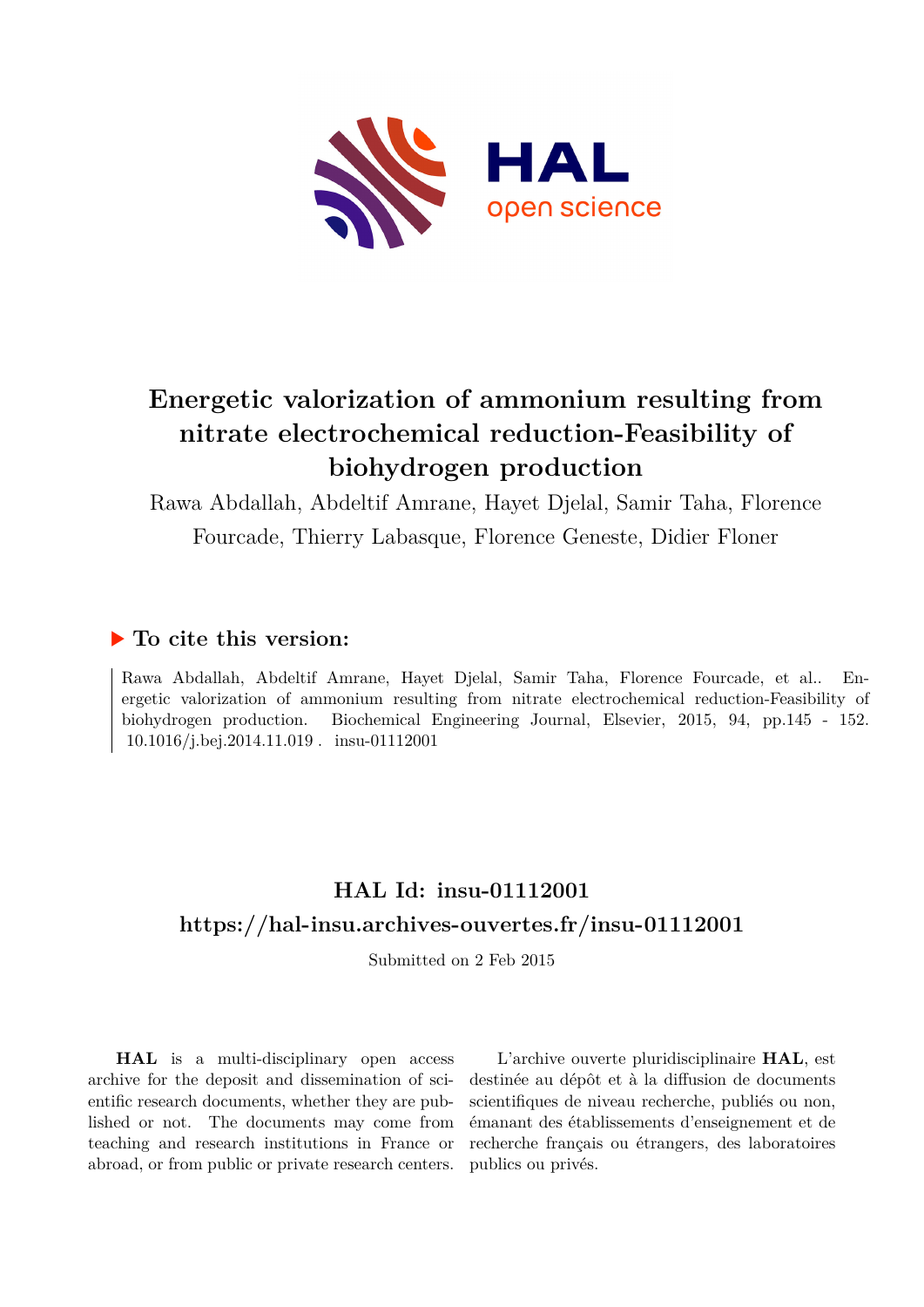# **Energetic valorization of ammonium resulting from nitrate electrochemical reduction – Feasibility of biohydrogen production**

Rawa Abdallah<sup>1, 2,6\*</sup>, Abdeltif Amrane<sup>3, 6</sup>, Hayet Djelal<sup>4, 6</sup>, Samir Taha<sup>2</sup>, Florence

Fourcade<sup>3, 6</sup>, Thierry Labasque<sup>5,6</sup>, Florence Geneste<sup>1,6</sup>, Didier Floner<sup>1,6</sup>

<sup>1</sup>Université de Rennes 1, CNRS, UMR 6226, Equipe Matière Condensée et Systèmes Electroactifs, Campus de Beaulieu, 35042 Rennes cedex, France.

<sup>2</sup>Université Libanaise, EDST, Centre Azm pour la Recherche en Biotechnologie et ses Applications, LBA3B, Rue El Mitein, Tripoli, Liban.

<sup>3</sup>Ecole Nationale Supérieure de Chimie de Rennes, Université de Rennes 1, CNRS, UMR 6226, 11 allée de Beaulieu, CS 50837, 35708 Rennes cedex 7, France.

<sup>4</sup> Ecole des Métiers de l'Environnement, Campus de Ker Lann, 35170 Bruz, France <sup>5</sup>Géosciences Rennes-OSUR, UMR CNRS 6118, université de Rennes 1, France <sup>6</sup>Université Européenne de Bretagne, 5 boulevard Laënnec, 35000 Rennes, France. 2Chiversité Libanaise, EDST, Centre Azm pour la Recherche en Biotechnologie<br>
2Chiversité Libanaise, EDST, Centre Azm pour la Recherche en Biotechnologie<br>
Applications, LBA3B, Rue El Mitein, Tripoli, Liban.<br>
<sup>2</sup>Ecole Nation

\*Corresponding author. Tel: +33 02 23 23 50 10; fax: +33 02 23 23 59 67. E-mail address: rawa.abdallah@univ-rennes1.fr (R. Abdallah)

**Highlights** 

The feasibility of coupling electrochemical and biological processes to treat concentrated nitrate solutions was examined.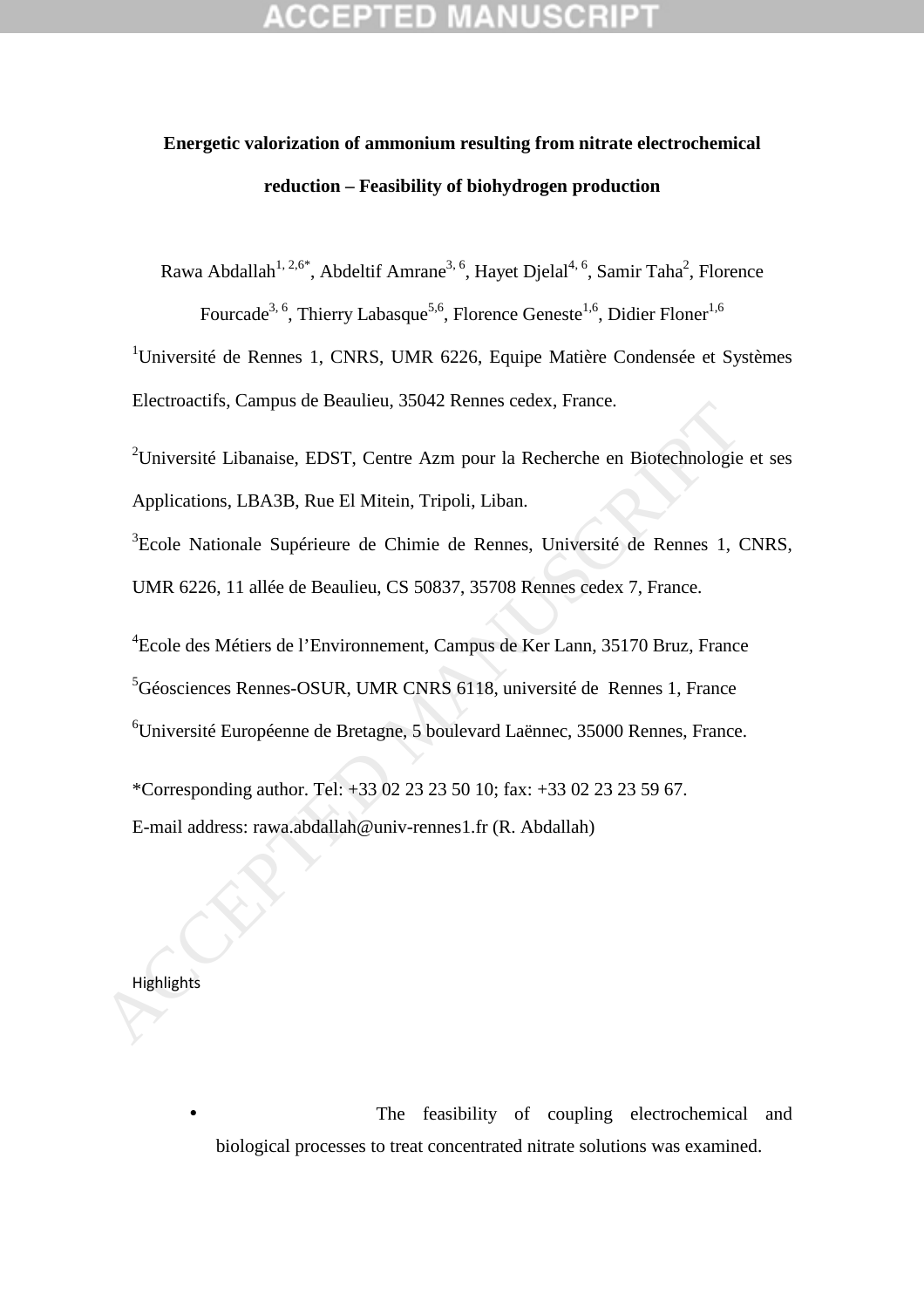- Selective and quantitative electroreduction of  $NO<sub>3</sub>$  to  $NH_4^+$  was shown.
- The produced  $NH_4^+$  was then used as a nitrogen source in anaerobic batch culture of heat treated activated sludge.
- Complete assimilation of the obtained  $NH_4^+$  with production of an acceptable  $H_2$  yield (0.35 mol  $H_2$ /mol glucose) was recorded.
- Environmentally friendly coupled process was developed.

### **Abstract**

The main objective of this work was to examine the feasibility of coupling electrochemical and biological processes to destroy nitrate ions  $(NO<sub>3</sub>)$  while producing biohydrogen. In this integrated process  $NO<sub>3</sub>$  was firstly converted to ammonium using an electrochemical flow cell. After only one pass of concentrated nitrate solutions (3 g  $NO<sub>3</sub><sup>-</sup> L<sup>-1</sup>$ ) through the flow cell, ammonium ions selectivity of 98.8%, corresponding to 0.86 g NH<sub>4</sub><sup>+</sup> L<sup>-1</sup> was recorded. The obtained ammonium solution was then tested as a nitrogen source to produce  $H_2$  in a batch system involving heat-treated aerobic activated sludge. Environmentally friendly coupled process<br>developed.<br>
The main objective of this work was to examine the feasibility of co<br>
electrochemical and biological processes to destroy nitrate ions (NO<sub>3</sub>) while pro<br>
biohydrogen. I

In the optimal conditions corresponding to pH 5.5 and initial glucose concentration of 15 g  $L^{-1}$ , consumption yields were 97% and 82% for ammonium and glucose, leading to  $H_2$  yield of 0.35 mol  $H_2$  mol<sup>-1</sup><sub>glucose consumed</sub>. The  $H_2$  production was associated with acetic/ butyric acids type fermentation. Obtained biogas contains only  $H_2$  and  $CO_2$  and was free of methane, hydrogen sulphide and nitrous oxide. Therefore, the targeted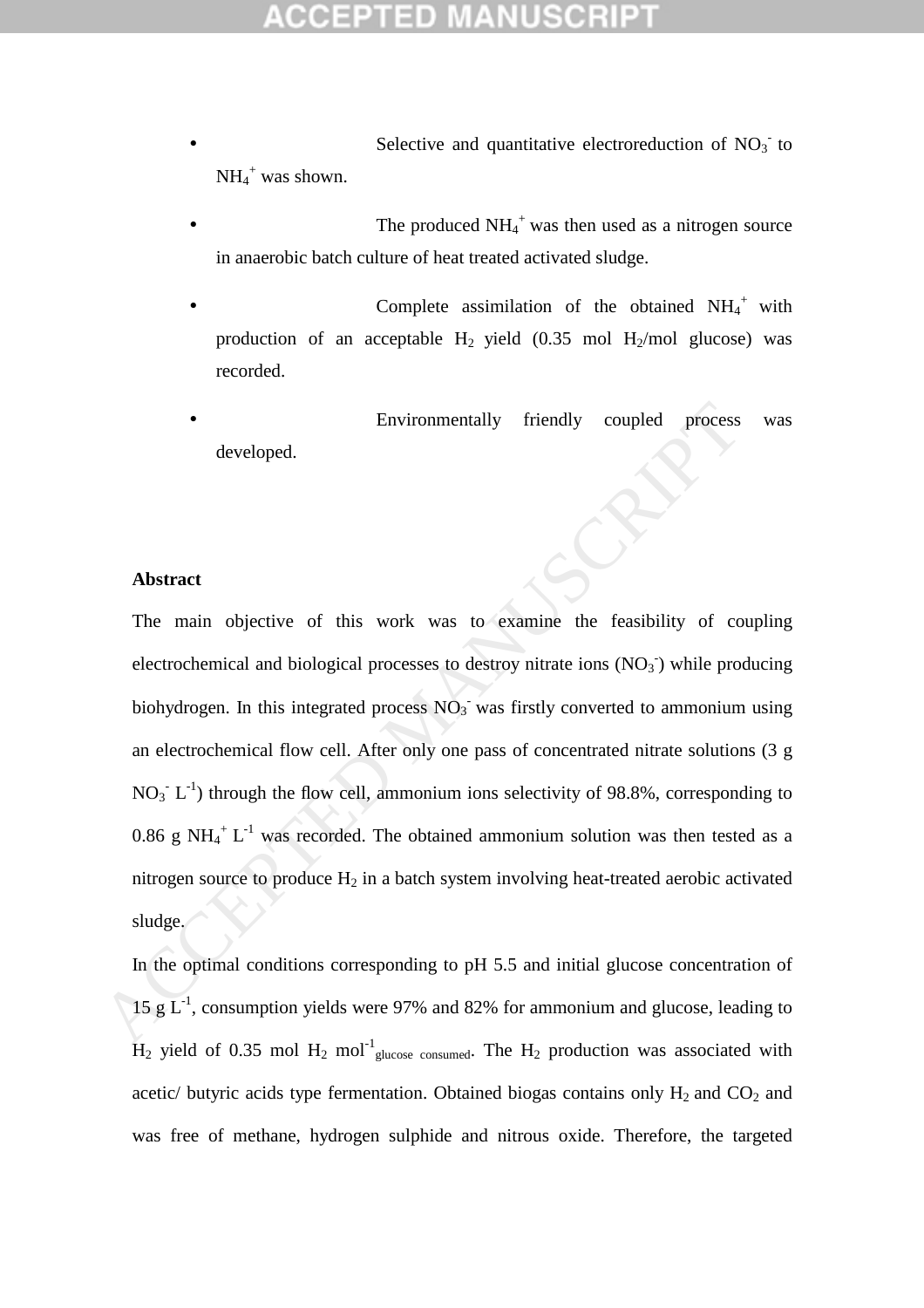objectives were achieved since on the one hand selective and quantitative conversion of  $NO_3$ <sup>-</sup> to  $NH_4$ <sup>+</sup> was shown and on the other hand the obtained  $NH_4$ <sup>+</sup> was completely assimilated by activated sludge with the production of biohydrogen, a clean energy carrier.

**Keywords**: Nitrate electrochemical reduction; Ammonium; Heat treated activated sludge; Dark fermentation; Biohydrogen production; Coupled process

### **1. Introduction**

Nitrate contamination of groundwater, lakes or rivers has attracted increasing global concern due to several impacts on human health (e.g., gastrointestinal cancer, liver damage) and aquatic ecosystems (e.g., eutrophication) [1]. In this respect, the removal of NO<sub>3</sub> has been extensively investigated over the last few decades. **1. Introduction**<br>
Nitrate contamination of groundwater, lakes or rivers has attracted increasing<br>
concern due to several impacts on human health (e.g., gastrointestinal cancer<br>
damage) and aquatic ecosystems (e.g., eutro

Many processes are currently used to eliminate  $NO<sub>3</sub>$  ions from contaminated waters. Nevertheless, there are some disadvantages with these methods that limit their utility for large scale application:

- (1) Physicochemical processes such as ion exchange, reverse osmosis and electrodialysis are costly and not destructive [2]. Hence these methods lead to concentrated effluents of nitrates ( $\geq 3g L^{-1}$ ) [3] that are very difficult to treat.
- (2) Biological denitrification, which mainly involves facultative anaerobes, leading to the need for anoxic conditions in order to reduce nitrate to nitrite  $(NO<sub>2</sub>)$  and subsequently to nitrogen gas  $(N_2)$ , according to the following sequence [4]:

 $NO_3^- \longrightarrow NO_2^- \longrightarrow NO(g) \longrightarrow N_2O(g) \longrightarrow N_2(g)$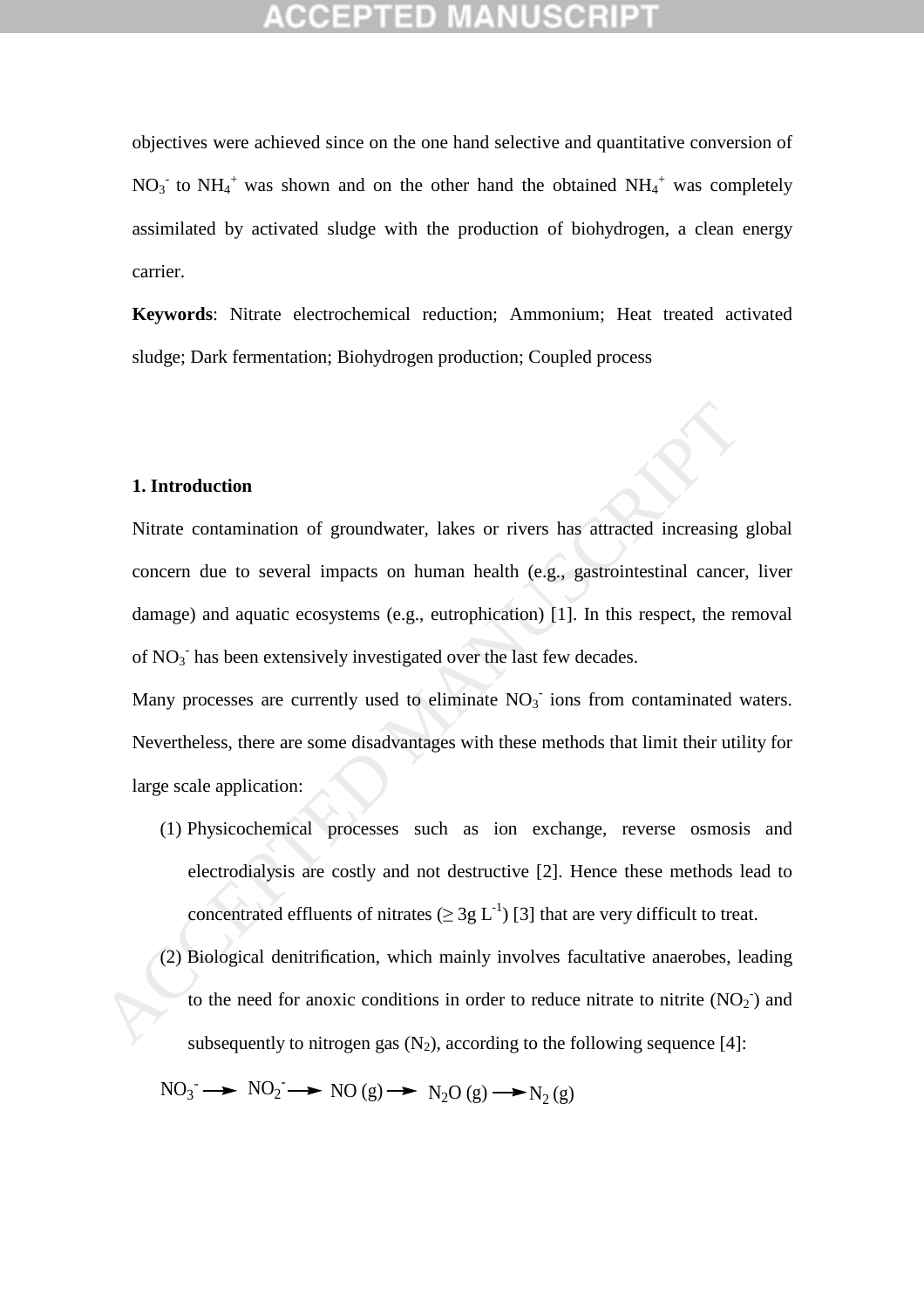However, the knowledge about biological denitrification of industrial wastewaters containing high nitrate concentration still limited. There are two principal problems in the biodenitrification of high  $NO<sub>3</sub>$  wastewater. First, this process is slow and lasts many days particularly for high strength nitrate waste [5,6]. Secondly, nitrate elimination can be hampered by the accumulation of nitrite during the process, because  $NO_2$  is an inhibitor of microbial growth [6].

(3) Electrochemical reduction of  $NO<sub>3</sub>$  which receives, in analytical scale, more and more attention due to its advantages, namely its ease of use, low investment costs and environmental friendliness particularly if the resulting product is  $N_2$  gas [7]. However, the main problem in this approach is that the transformation of  $NO<sub>3</sub>$  to nitrogen is a difficult reaction since both the rate and the selectivity of the reduction are usually low [8].

One promising and attractive way of treatment which can lead to interesting solutions consists in the coupling of an electrochemical process to a and biological treatment [9]. For this purpose, on the one hand, according to the literature, nitrate electroreduction has been widely studied using several electrodes materials such as Pt, Pb, Ni, Zn,Pd, Cu, Ag and Au. Among these materials, Copper (Cu) is known to exhibit the highest electrocatalytic activity for the nitrate reduction by mainly producing ammonia as final product [10]. On the other hand, many researchers focused on the use of inorganic ammonium  $(NH_4^+)$  as a potential nitrogen source for biological hydrogen production [11–15]; and the use of cheap inorganic nitrogen source appears relevant from an economical point of view, contrarily to organic nitrogen sources such as yeast extract [16,17] and polypepton [18,19] which are often more expensive. For these reasons, from an environmental and economical point of view, an electroreduction of nitrate to (3) Electrochemical reduction of NO<sub>3</sub><sup>-</sup> which receives, in analytical scale, mo<br>more attention due to its advantages, namely its ease of use, low investment co<br>environmental friendliness particularly if the resulting pr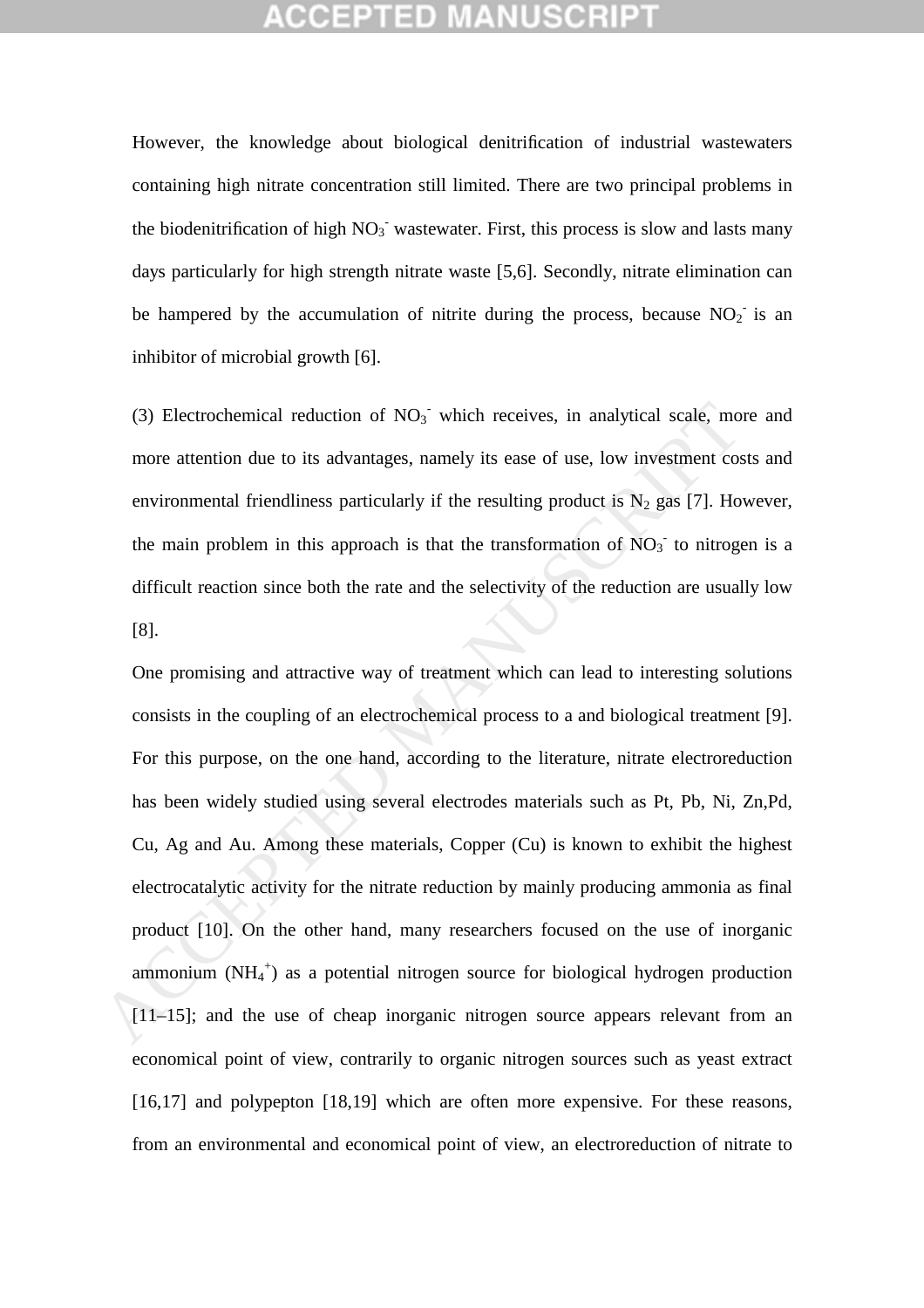NH<sub>4</sub><sup>+</sup> over copper cathode can be considered as an attractive way, since it allows not only pollutant treatment, nitrate, but also possible valorization of the treated effluent. Therefore, the combination of nitrate electrochemical reduction and the use of the obtained ammonium solutions as a nitrogen source in a microbial culture is proposed in this study, for the first time to our knowledge.

Hydrogen is considered as an ideal and clean energy carrier owing to its high energy content and non-polluting nature, since its combustion product is water  $[20]$ . H<sub>2</sub> may be produced by various processes such as thermocatalytic reformation of hydrogen rich substrates, electrolysis of  $H_2O$ , as well as various biological processes [21,22]. Among these methods biohydrogen production by microorganisms is regarded as one of the most promising alternatives for sustainable production due to its potential for low-cost, inexhaustible and renewable source of clean energy [20].

Biohydrogen production under anaerobic conditions can be classified into two different categories according to the type of microorganisms employed: dark-fermentative hydrogen production and photofermentative hydrogen production [23]. Darkfermentative has more advantages than photofermentation hydrogen production, including high hydrogen production rate, energy savings, lower maintenance costs, simple process control and broad spectrum of feedstock [24]. Let's add its applicability to different types of wastewaters and organic wastes from industrial processes [25], reducing furthermore waste disposal problems. content and interpolaring indice, since its comoustion product is water [20]. Its produced by various processes such as thermocatalytic reformation of hydroge substrates, electrolysis of H<sub>2</sub>O, as well as various biologic

Fermentative hydrogen production processes via mixed cultures are more practical than those using pure cultures, because the former are easier to control and simpler to operate [26]. At present, the microbial consortium present in anaerobic sludge are the most widely used as inoculum for fermentative hydrogen production [27–32]. But according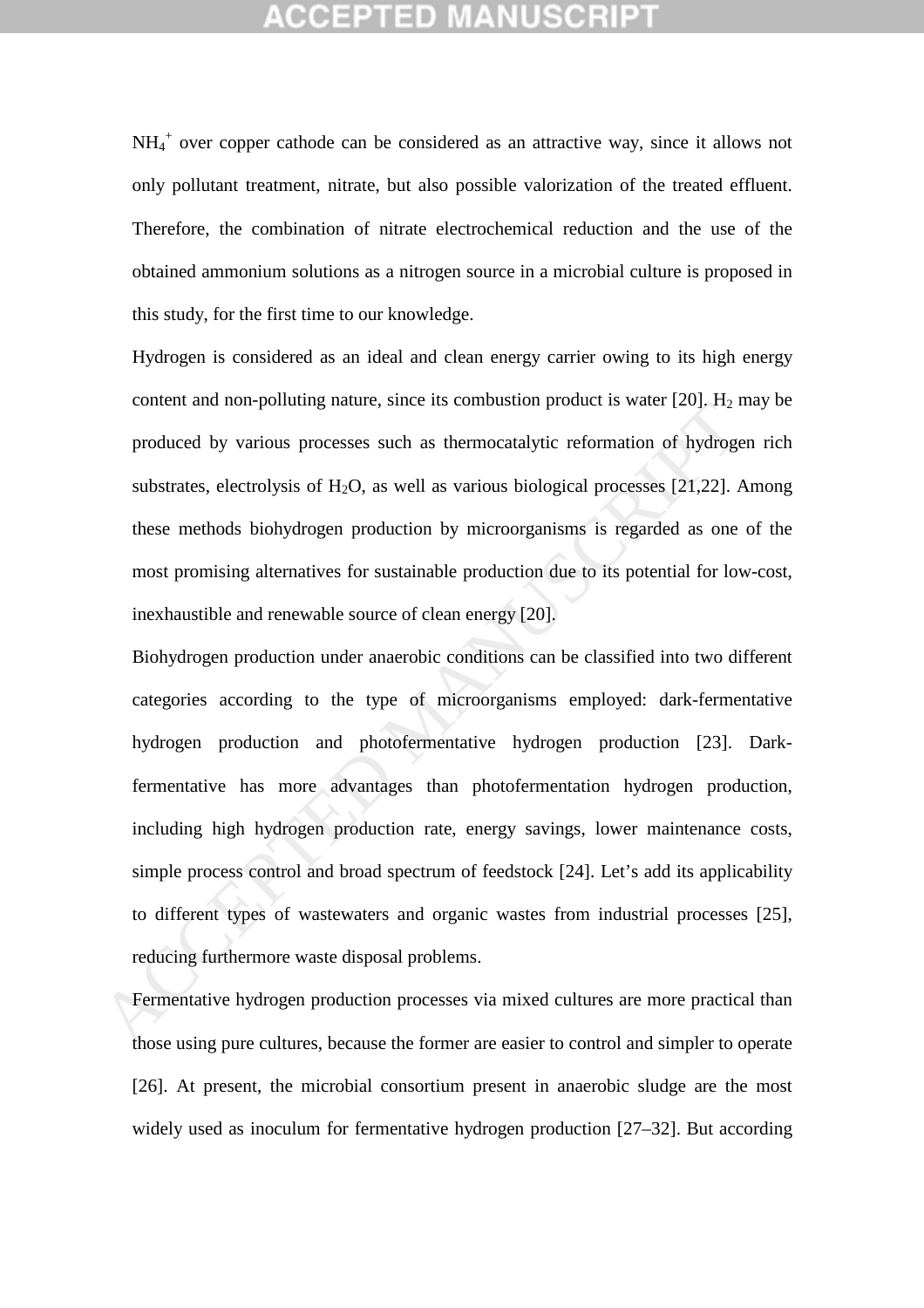to our knowledge, up to now only few studies in the literature focused on the capacity of aerobic activated sludge for biohydrogen production [33,34]. However, it should be noted that such inoculum has the advantage of containing mostly facultative anaerobic hydrogen-producing bacteria which are very robust and not inhibited by the presence of oxygen trace who accidentally enter in the bioreactor; these facultative anaerobes are then able to install the anaerobic conditions conducive to hydrogen production. Moreover aerobic activated sludge is relatively more available than anaerobic one.

Whilst biological process is considered as a promising approach for hydrogen production, the high production cost is still a key issue for projecting this technology to an industrial-scale. Nitrogen and carbon feedstock represents 30–40% total costs of fermentative hydrogen production [35]. Thus, finding an alternative nitrogen source as substitute for commercial products to reduce the total costs of biohydrogen production would be interesting. For this purpose, the main objective of this report is the energetic valorization of ammonium solution resulting from nitrate electrochemical treatment. Moleovel aerool activated slouge is relatively into elastable ulari antectool one.<br>
Whilst biological process is considered as a promising approach for hyproduction, the high production cost is still a key issue for projec

To achieve this goal, a flow electrochemical process was first developed, allowing a selective and quantitative transformation of concentrated nitrate solutions into ammonium. In a second step, the obtained ammonium solution was used as a nitrogen source to evaluate the feasibility of biohydrogen production by dark fermentation.

### **2. Materials and Methods**

## 2.1. Electrochemical nitrates pretreatment

One liter of synthetic nitrate solutions of 3 g  $NO<sub>3</sub>^-L^{-1}$  was prepared by dissolving potassium nitrate crystals (KNO<sub>3</sub>) in phosphoric acid (H<sub>3</sub>PO<sub>4</sub> 10<sup>-2</sup> M). The pH of the electrolyte solution was adjusted to pH 1.1 using sulfuric acid 96%. This high nitrate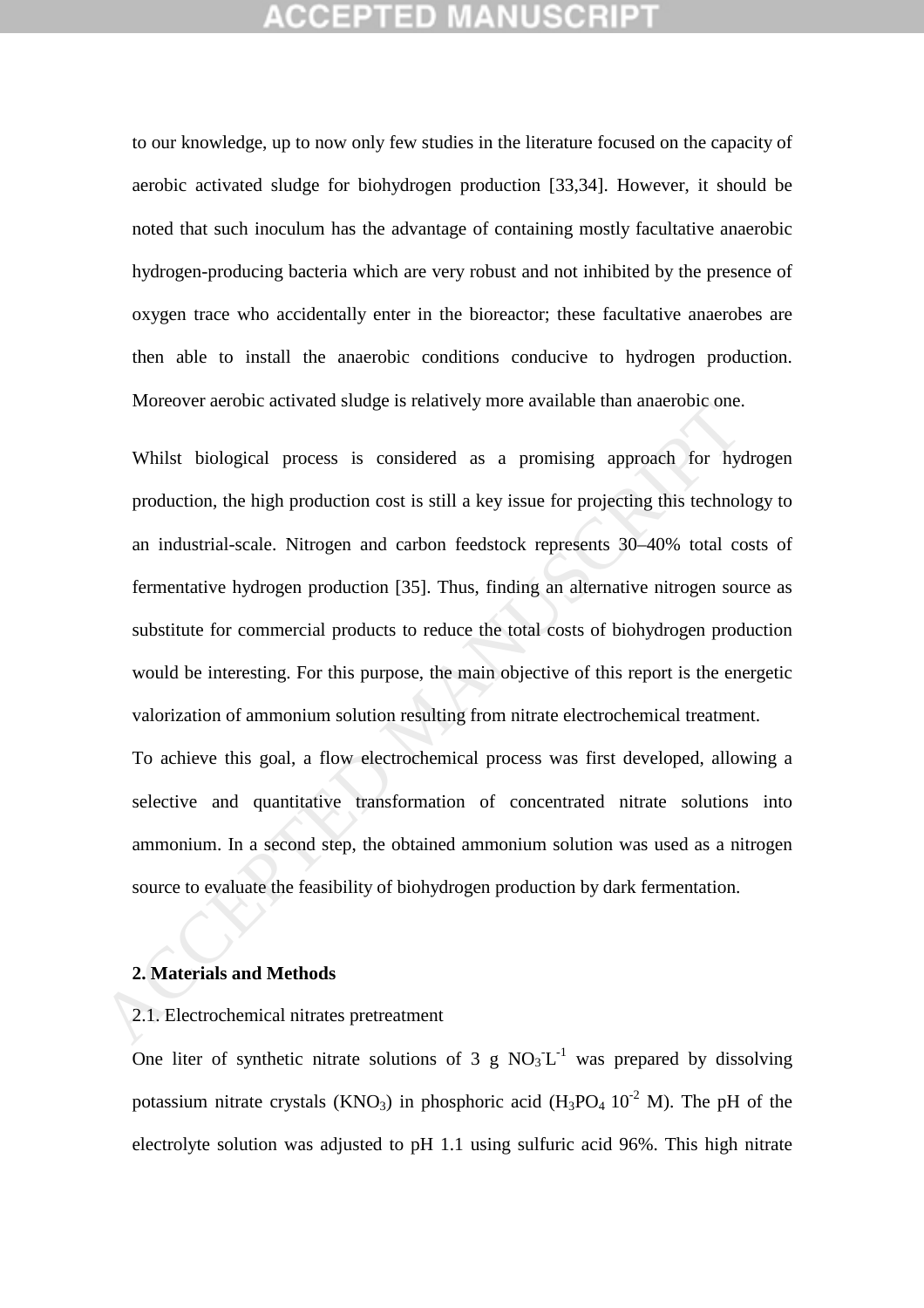concentration was chosen to be similar to the real effluents obtained after ion exchange treatment process of nitrate-contaminated drinking water [3,36].

Nitrate electrochemical reduction was carried out at room temperature in a single pass through a home-made flow cell presented in Fig.1.

### Figure 1

The working electrode was a copper porous material (5.6 cm diameter and 0.3 cm thickness) prepared as previously described [37]. Graphite felt (RVG 4000) used as metal electrodeposition support was supplied by MERSEN (Paris La Defense, France). Its specific area, measured by the BET method was  $0.7 \text{ m}^2 \text{ g}^{-1}$ , its density was  $0.088 \text{ g}$ cm<sup>-3</sup> and its carbon yield was 99.9%. The homogeneity of the copper coating obtained after metal electrodeposition was checked by scanning electron microscopy (SEM) (Fig.2 (a) and 2(b)). The working electrode was a copper porous material (5.6 cm diameter and (<br>thickness) prepared as previously described [37]. Graphite felt (RVG 4000) u<br>metal electrodeposition support was supplied by MERSEN (Paris La Defen

### Figure 2

To ensure a good homogeneity of the potential distribution in the three dimensional working electrode, the Cu modified graphite felt was located between two counterelectrodes made of fine platinum grids. The electrical contact with the working electrode was performed with a copper wire. The  $NO<sub>3</sub>$  solutions percolated the porous electrode at a constant flow rate of 2 mL min<sup>-1</sup> monitored by a Gilson minipuls 2 peristaltic pumps (Middleton, WI, USA). The current intensity was generated by a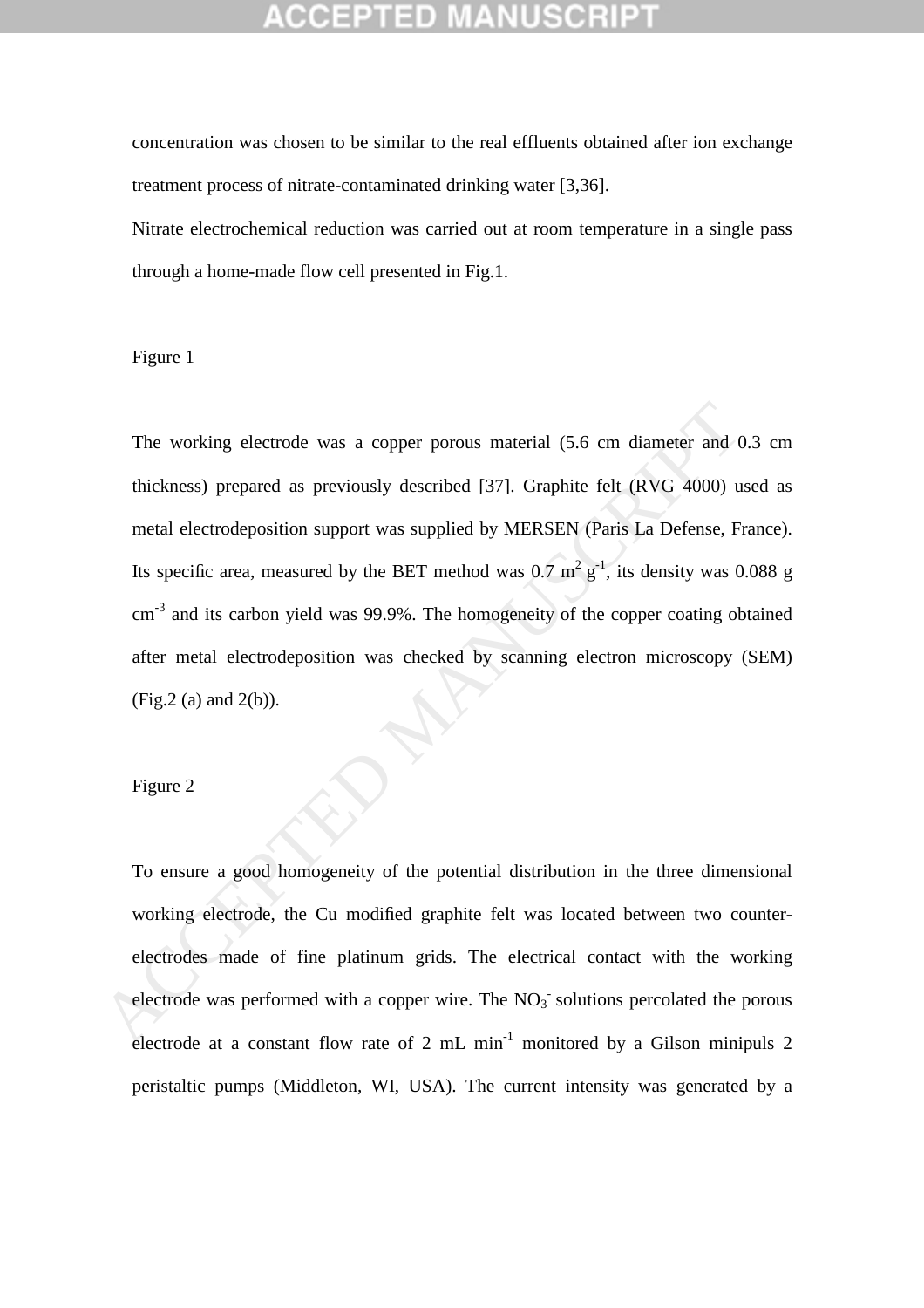home-made power supply (30 V/3 A). The cell was thoroughly rinsed with distilled water before and after each experiment.

The applied current intensity (A) was calculated according to the following relation:

$$
i (A) = [NO3]t=0 × d × (10-3/60) × n × F
$$
 (1)

where  $[NO_3]_{t=0}$  is the initial nitrate concentration (mol  $L^{-1}$ ), d is the flow rate (mL min<sup>-</sup> <sup>1</sup>), F is the Faraday's constant (96500 C) and n is the number of exchanged electrons, 8e<sup>-</sup> , for the conversion of nitrate to ammonium.

The performance of the flow cell was evaluated from the electrochemical conversion of nitrate into ammonium after one pass through the flow cell, considering the following parameters: the chemical yield of ammonium formation  $(\% X_{NH4+})$  (Eq. 2) and the selectivity based on the ammonium yield (%  $S_{NH4+}$ ) (Eq. 3). The performance of the flow cell was evaluated from the electrochemical conver-<br>nitrate into ammonium after one pass through the flow cell, considering the foll<br>parameters: the chemical yield of ammonium formation (%  $X_{N$ 

% 
$$
X_{NH4+} = ([NH_4^+]t \times 100) / [NO_3^-]_{t=0}
$$
 (2)

% SNH4+ = ([NH<sup>4</sup> + ]t × 100 ) / ([NO<sup>3</sup> - ]t=0 – [NO<sup>3</sup> - ]t) (3)

where  $[X]_{t=0}$  and  $[X]_t$  are the concentrations of NH<sub>4</sub><sup>+</sup> or NO<sub>3</sub><sup>-</sup> in solution at initial time t<sub>0</sub> and a given time t (s). All the concentrations are in mol  $L^{-1}$ .

After only one pass through the electrochemical flow cell, the solutions were collected for subsequent biohydrogen production experiments.

### 2.2. Culture and Medium

Biological hydrogen production was carried out in anaerobic conditions, using activated sludge collected from the aeration tank of a local wastewater treatment plant (Beaurade, Rennes, France). Prior to use, activated sludge was first washed three times with tap water and three times with ultrapure water [38]. After each washing, sludge was centrifuged at 4000 rpm for 10 min (Jouan, Thermo Fisher Scientifics, Saint Herblain,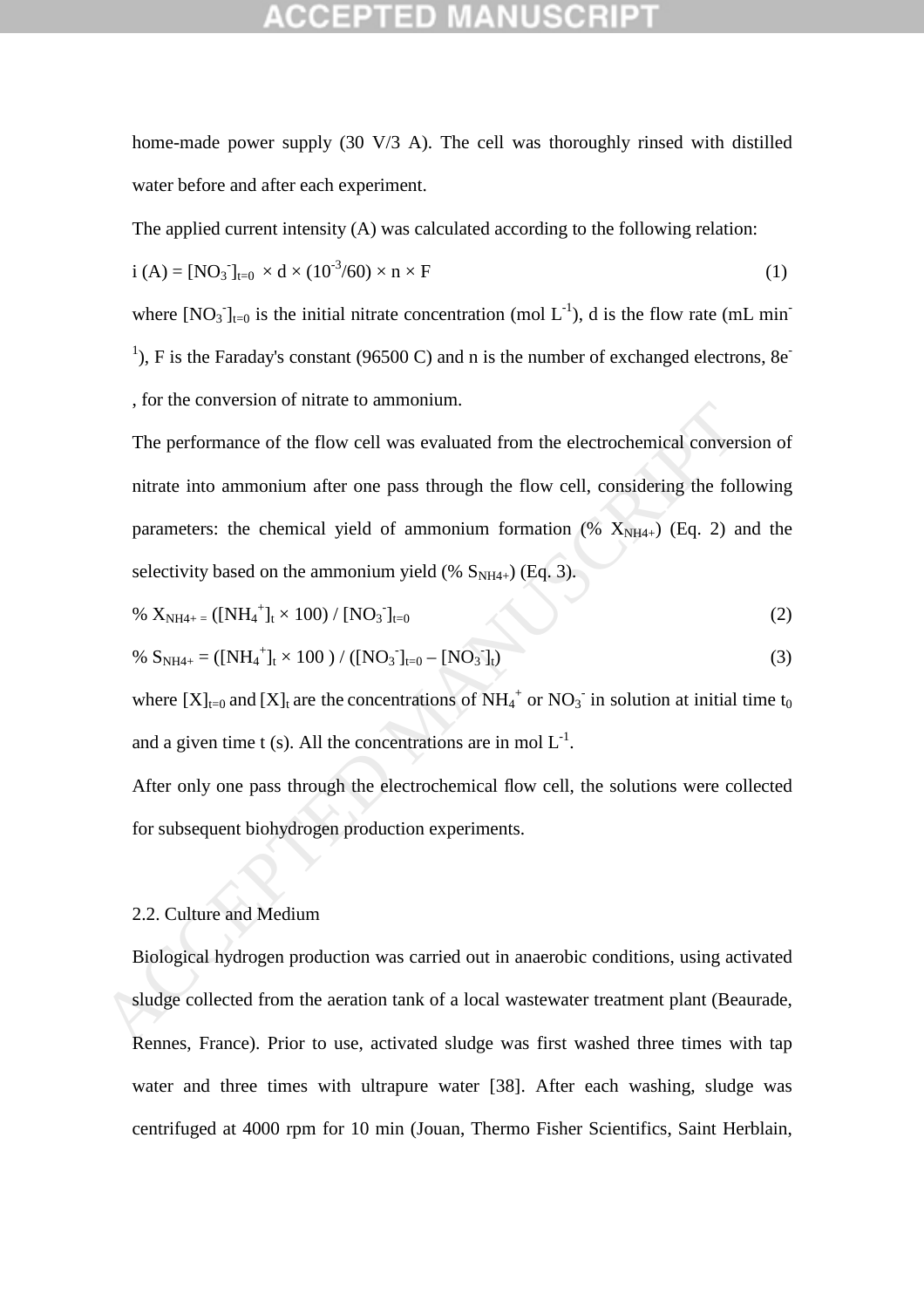France), and the supernatant was then separated from the sludge to remove any residual carbon or mineral source. Just before the last centrifugation the cells were sieved to remove sand, stones, and other coarse matters. In order to inactivate hydrogenotrophic methanogens and to enrich  $H_2$ -producing bacteria the sludge was heat-treated at 102 $^{\circ}$ C for 90 min before use.

The reactors were inoculated with the heat-treated sludge  $(4 \text{ g } L^{-1})$  and grown on glucose used as a carbon source in a mineral salt medium (MSM). The MSM was buffered to a pH of 5.5 or 6.2, using 0.07 M of 2-(N-morpholino) ethanesulfonic acid monohydrate (MES) [14]. These pH values were chosen, since they were close to the optimal values for hydrogen production and since they can be achieved with MES, an inexpensive and nontoxic buffer [14,39]. The MSM consisted of the following nutrients (per liter of medium):  $360$  mg MgSO<sub>4</sub>.7H<sub>2</sub>O, 66 mg CaCl<sub>2</sub>.2H<sub>2</sub>O, 48 mg NiCl<sub>2</sub>.6H<sub>2</sub>O, 50 mg FeCl<sub>3</sub>, 21 mg CoCl.6H<sub>2</sub>O, 23 mg ZnCl<sub>2</sub>, 30 mg MnCl<sub>2</sub>.4H<sub>2</sub>O, 10 mg  $CuCl<sub>2</sub>.2H<sub>2</sub>O$ , 175 mg K<sub>2</sub>HPO4 and 175 mg KH<sub>2</sub>PO<sub>4</sub>.

Ammonium source was NH4Cl added separately to each reactor at a concentration of  $0.87$  g NH $_4^+$ /L for the synthetic medium, or using the electrolyzed solution collected after electrochemical treatment of the nitrate solution. The chosen ammonium concentration, 0.87 g NH<sub>4</sub><sup>+</sup> L<sup>-1</sup>, corresponded to the theoretical maximum amount of NH<sub>4</sub><sup>+</sup> which can be obtained by electrochemical reduction of the chosen nitrate solution  $(3 \text{ g NO}_3 \text{ L}^{-1})$ , namely 484 mmol L<sup>-1</sup>). The pH was measured using a 9165BN pH electrode connected to an Orion-828 pH Analyzer (Orion Research Inc., Beverly, MA, USA). guation as a canoni source in a mineral satt incutually (Wisw). The swist<br>buffered to a pH of 5.5 or 6.2, using 0.07 M of 2-(N-morpholino) ethanesulfor<br>monohydrate (MES) [14]. These pH values were chosen, since they were

Batch experiments were conducted using 125 mL glass bottles with a working volume of 100 mL. The bottles were flushed with nitrogen for 5 min to provide anaerobic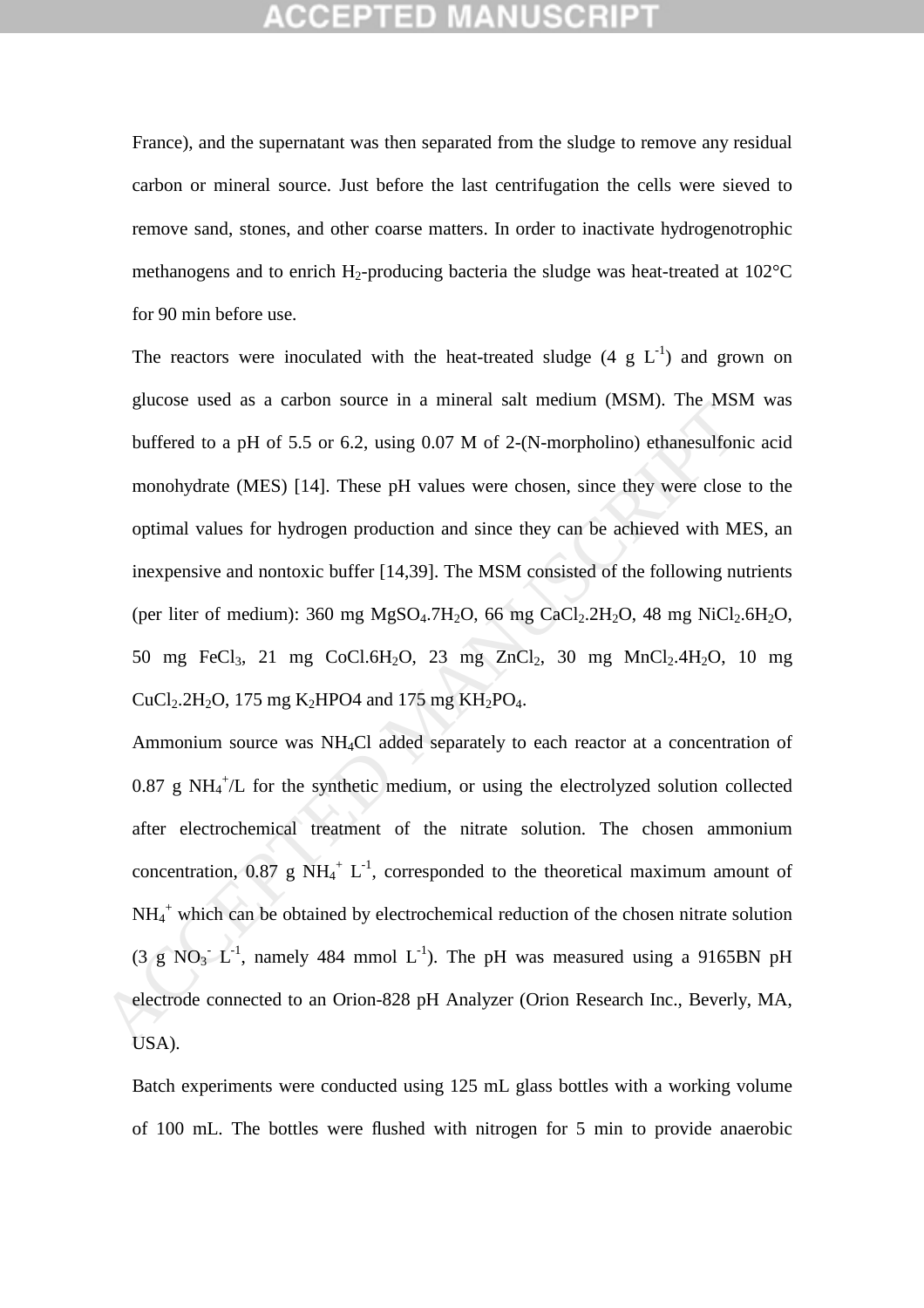conditions, capped with a rubber stopper to allow sampling with a syringe and placed in a shaker at 180 rpm. Experiments were performed at a constant temperature  $(37^{\circ}C \pm 1)$ . To take into account a possible effect of nutrients coming from the solubilization of sewage sludge by thermal pretreatment, one inoculated additional bottle containing the medium without addition of the nitrogen and glucose sources was used as a control test for biohydrogen production in the absence of added carbon and nitrogen substrates. All tests (except the biotic control) were run in duplicates.

In order to find the optimal conditions for biohydrogen production, initial pH (pH 5.5 and 6.2) and glucose concentration (5, 10, 15, 20, 30 g  $L^{-1}$ ) were evaluated using synthetic solution of ammonium  $(0.87 \text{ g } NH_4^+ L^{-1})$ . The obtained optimal pH and glucose concentration were used afterwards to produce biohydrogen using the experimental NH<sub>4</sub><sup>+</sup>-containing solution collected after electrolysis of 3 g NO<sub>3</sub><sup>-</sup>L<sup>-1</sup>.

### 2.3. Analytical methods

 $NO<sub>3</sub>$  and  $NO<sub>2</sub>$  ions were analyzed using ion chromatography (Dionex 120) equipped with a Dionex on Pac AS18A Anion Exchange column and a chemical suppressor (ASR 300 -ultra 4 mm), using 8 KOH 1 M as eluent at a flow rate of 1.04 mL min−1. Produced and residual  $NH_4^+$  concentrations obtained after electrolysis and after biohydrogen production were determined by visible spectroscopy (Nessler-Folin reagent method) on an UV–vis spectrophotometer (Cary-1E, Varian), respectively. In order to find the optimal conditions for biohydrogen production, initial pH (<br>and 6.2) and glucose concentration (5, 10, 15, 20, 30 g L<sup>+)</sup> were evaluated<br>synthetic solution of ammonium (0.87 g NH<sub>4</sub><sup>+</sup> L<sup>+</sup>). The obta

The amount of different biogas  $(H_2, CO_2, N_2O, CH_4, and H_2S)$  were obtained by gas analyses on a µGC/TCD (Agilent Micro GC3000, SRA Instruments). Water in samples was equilibrated with the produced biogas at atmospheric pressure and ambient temperature (20 $^{\circ}$ C). For gas chromatography analysis, pure helium (6.0 quality) was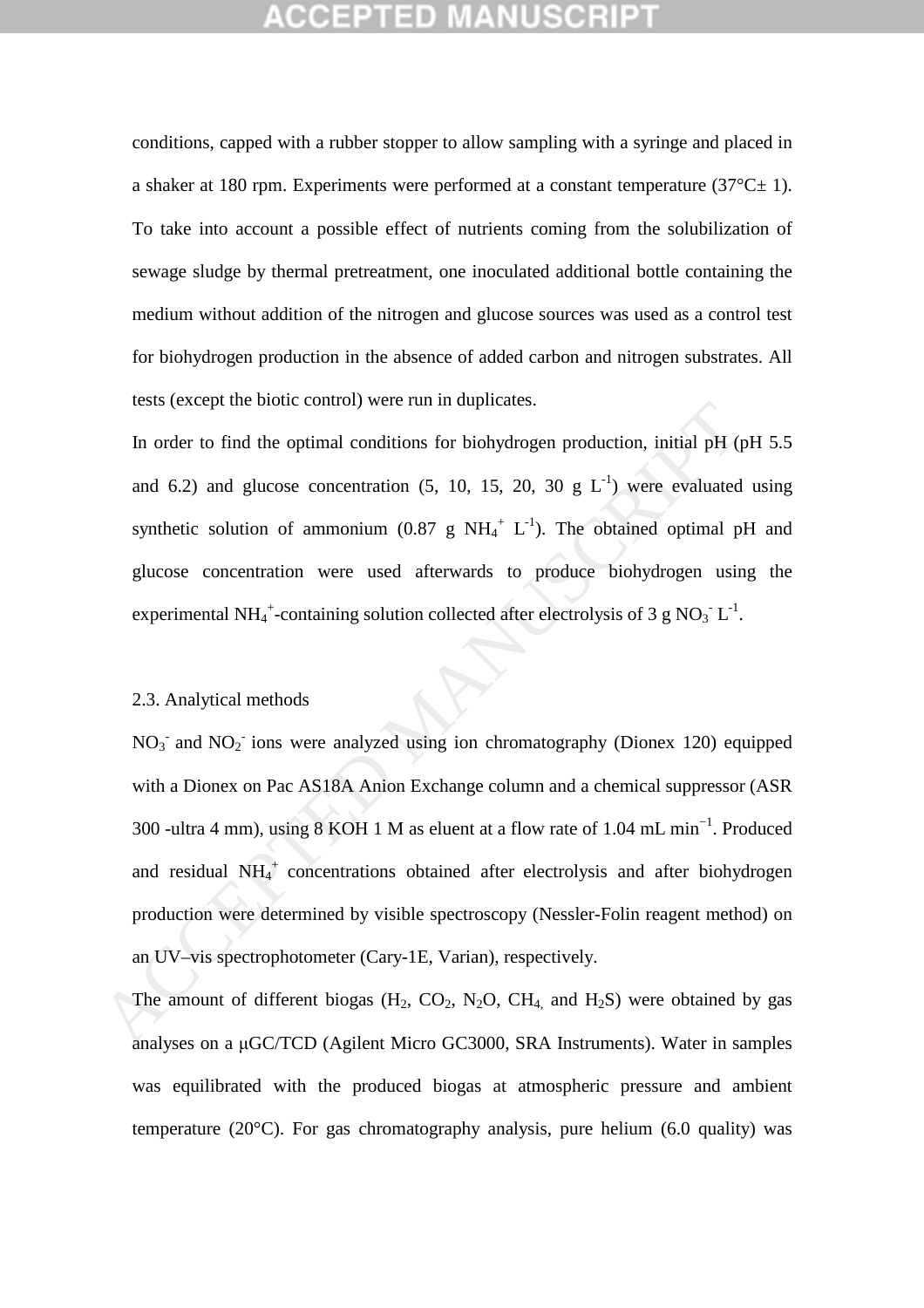used as gas phase and the pressure through the columns was fixed at 40 psi.  $H_2$ , CH<sub>4</sub> and H<sub>2</sub>S were analyzed on molecular sieve 5 Å column (30m) and CO<sub>2</sub> and N<sub>2</sub>O were analyzed on PoraplotQ column (10m). Columns were heated at 30 °C. Retention times were between 0.2 and 5 min for all compounds. Calibration was realized with atmospheric air, and calibrated air standard (Air liquid): 150 ppm and 2% for  $H<sub>2</sub>$ , 200 ppm for  $H_2S$ , 250 ppm for  $N_2O$  and 500 ppm for  $CO_2$  and  $CH_4$ . Analytical precision for all compounds was around 2% at calibration level and near 10% below 20 ppm. Detection limit was around 2 ppm for all compounds.

Produced organic acids and alcohols were analyzed in the aqueous phase using a gas chromatograph (Focus GC Thermo) equipped with a flame ionization detector (FID). The chromatographic column was a 25 m long Chrompac™ capillary column FFAP-CB, specially adapted to the separation of volatile fatty acids (VFA). Before analysis, liquid samples were filtered through a 0.2 µm pore-diameter filters (Whatman, Florham Park, NJ.). an compounts was abound 2,6 at cantonaton lever and near 10.6 below 20<br>Detection limit was around 2 ppm for all compounds.<br>Produced organic acids and alcohols were analyzed in the aqueous phase using<br>chromatograph (Focus

Residual glucose in the effluent was analyzed using a Shimadzu LC-20AD liquid chromatograph equipped with an ions exclusion column HPX-87H (300  $\times$  7.8 mm; Bio-Rad, Hercules, CA, USA), maintained at 45°C (Oven CrocoCil TM, Cluzeau-Info-labo, Ste Foy La Grande, France).  $0.01 \text{ N H}_2\text{SO}_4$  was used as mobile phase. The flow rate of the eluant was monitored at  $0.7 \text{ mL min}^{-1}$  (Waters pump, Milford, MA, USA).

### **3. Results and Discussion**

3.1. Biohydrogen production using synthetic  $NH_4^+$ solution

Owing to its greater availability if compared to anaerobic activated sludge which is often used for biohydrogen production, aerobic activated sludge was considered to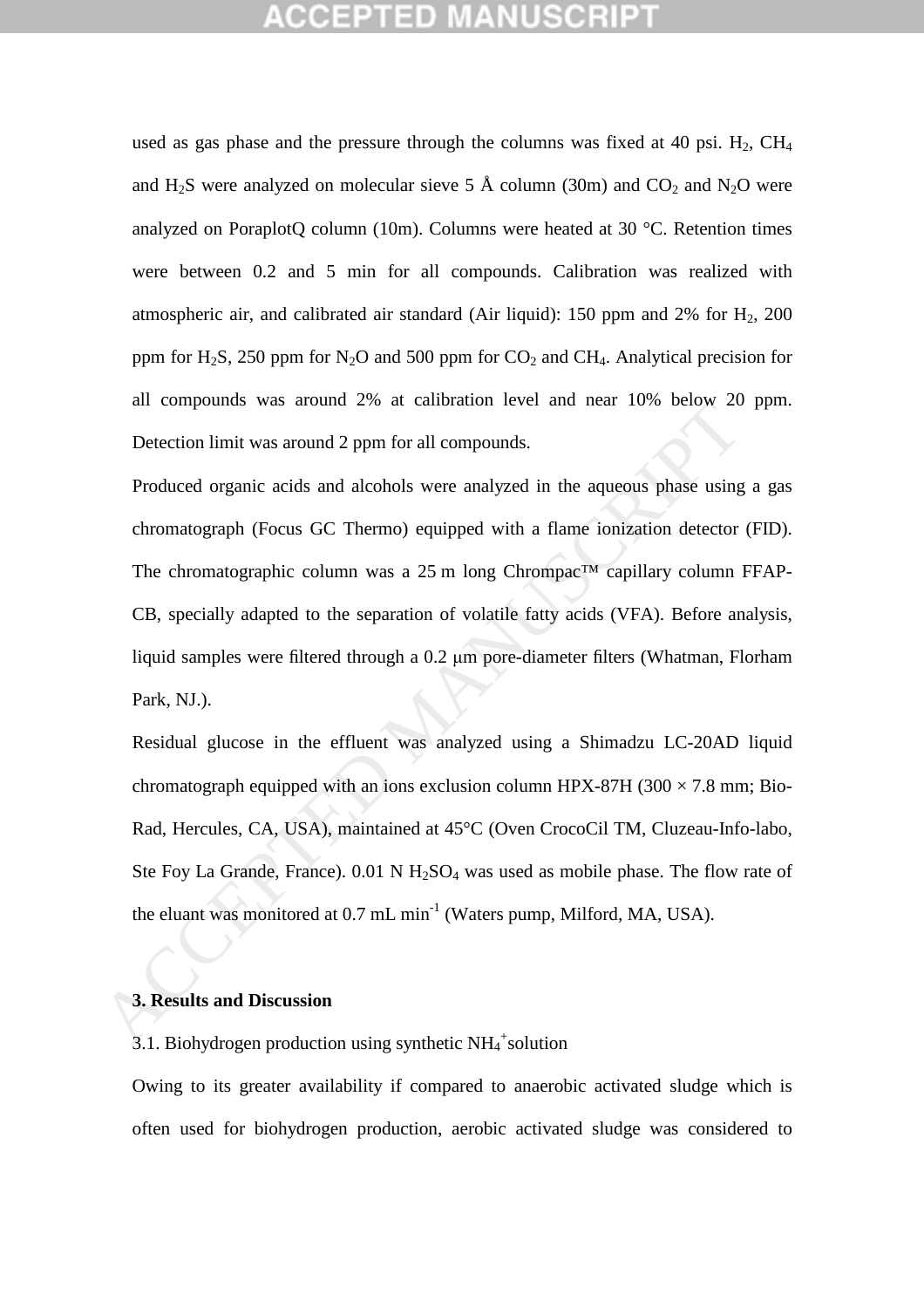perform these first tests. The proper conditions (optimal glucose concentration and pH) for  $H_2$  production were first determined. To achieve this goal, synthetic wastewater containing 0.87 g  $L^{-1}$  of NH<sub>4</sub><sup>+</sup> was treated at two pH values (5.5 and 6.2) and glucose concentrations varying from 5 to 30 g  $L^{-1}$ ; the corresponding results are displayed below.

## *3.1.1. Glucose consumption, Hydrogen yield and metabolites*

Hydrogen yields were calculated for all batch reactors based on the amount of glucose consumed and the amount of hydrogen produced. The result are displayed in Fig.3.

Figure 3

Fig.3(a) shows that at pH 5.5 H<sub>2</sub> yield, increased with glucose concentration from 0.19  $H_2$  mol<sup>-1</sup><sub>glucose consumed</sub> at 5 g L<sup>-1</sup> to reach an optimal hydrogen production of 0.3 mol  $H_2$ mol<sup>-1</sup><sub>glucose consumed</sub> glucose at 15 g L<sup>-1</sup>. Further increase of the glucose amount decreased the H<sub>2</sub> yield, which remained approximately constant at 0.23 mol H<sub>2</sub> mol<sup>-1</sup><sub>glucose consumed</sub> beyond 15 g L<sup>-1</sup>. A similar optimal glucose concentration (13.5 g L<sup>-1</sup>) was reported by [12] in batch biohydrogen production study. The increase of the  $H_2$  yield Fig.3(a) should be most likely related to an insufficient availability of the carbon source at glucose concentrations below 15 g  $L^{-1}$ . The increase of the initial glucose concentration from  $5$  to 20 g L<sup>-1</sup> led to an increase of the amount of glucose assimilated by the microorganisms from 4.7 g L<sup>-1</sup> to 10 g L<sup>-1</sup>, while above 20 g L<sup>-1</sup>, glucose consumption decreased to 3.8 g  $L^{-1}$ , namely about 13% consumption yield (Fig.(3a)), as also the case for the  $H_2$  yield recorded at pH 5.5. Hydrogen yields were calculated for all batch reactors based on the amount of g<br>consumed and the amount of hydrogen produced. The result are displayed in Fig.3<br>Figure 3<br>Fig.3(a) shows that at pH 5.5 H<sub>2</sub> yield, increased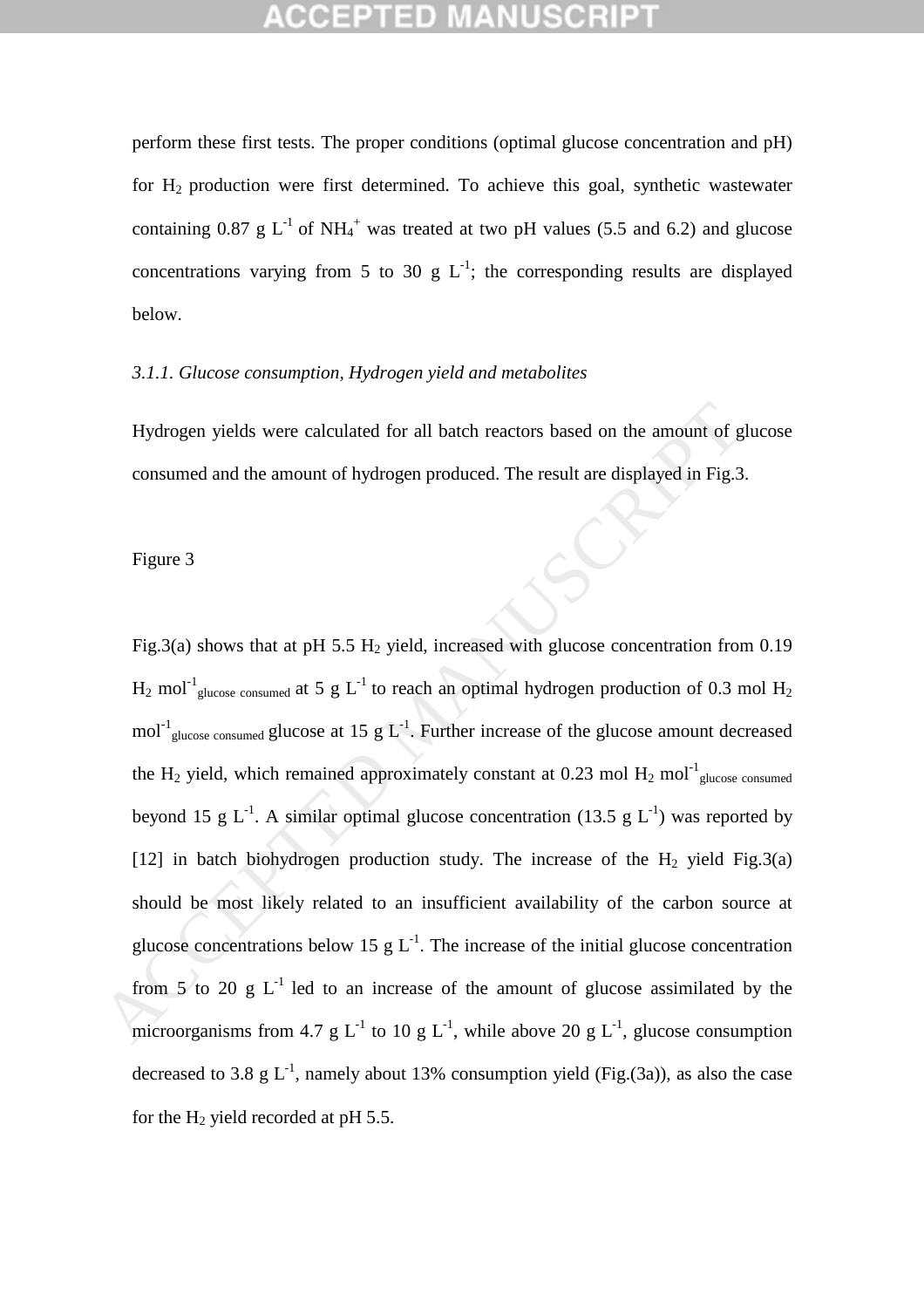Fig.3 (b) shows that at pH 6.2, the increase of the initial glucose concentration did not lead to an improvement of the  $H_2$  yield. Whatever the initial glucose concentration the hydrogen yield was nearly constant at  $0.12 \text{ mol H}_2 \text{ mol}^{-1}$ <sub>glucose consumed</sub>. Regarding glucose consumption (Fig.3(b)), at initial glucose of 5 g  $L^{-1}$ , the recorded glucose degradation amount was 4.98 g  $L^{-1}$  corresponding to a glucose conversion of 99.6 %. Beyond 5 g  $L^{-1}$ , it increased to 8 g  $L^{-1}$  and remained nearly constant at this value.

The decrease of biohydrogen production yield beyond a given glucose amount has also been reported in the literature. In their study on the effect of substrate concentration on biohydrogen production kinetics from food industry wastewater, [11] found that growth rates significantly decreased at high substrate concentrations. At pH 5.5, [40] also found a similar behavior, namely constant  $H<sub>2</sub>$  production yields for an influent glucose concentration of 10 to 30 g L<sup>-1</sup>, while it decreased at 40 g glucose L<sup>-1</sup>; for these authors, high glucose concentrations promotes the generation of self-produced volatile acids, especially butyric and acetic acids, which have an inhibitory effect on biohydrogen production. It is in agreement with our observations, since for both pHs the amount of produced acetic acid increased with the initial glucose concentration (Table 1). The accrease of biological production yield beyond a given gracists amount in<br>been reported in the literature. In their study on the effect of substrate concentrat<br>biohydrogen production kinetics from food industry wastew

### Table1

Accordingly, it is noteworthy that acetate buffer pH 5 (CH<sub>3</sub>COOH/CH<sub>3</sub>COO<sup>-</sup> 10<sup>-3</sup> M  $/10^{-3}$  M), which can also plays the role of the carbon source, cannot be considered owing to the inhibitory effect of acetic acid on biological hydrogen production, as experimentally confirmed (Table 2).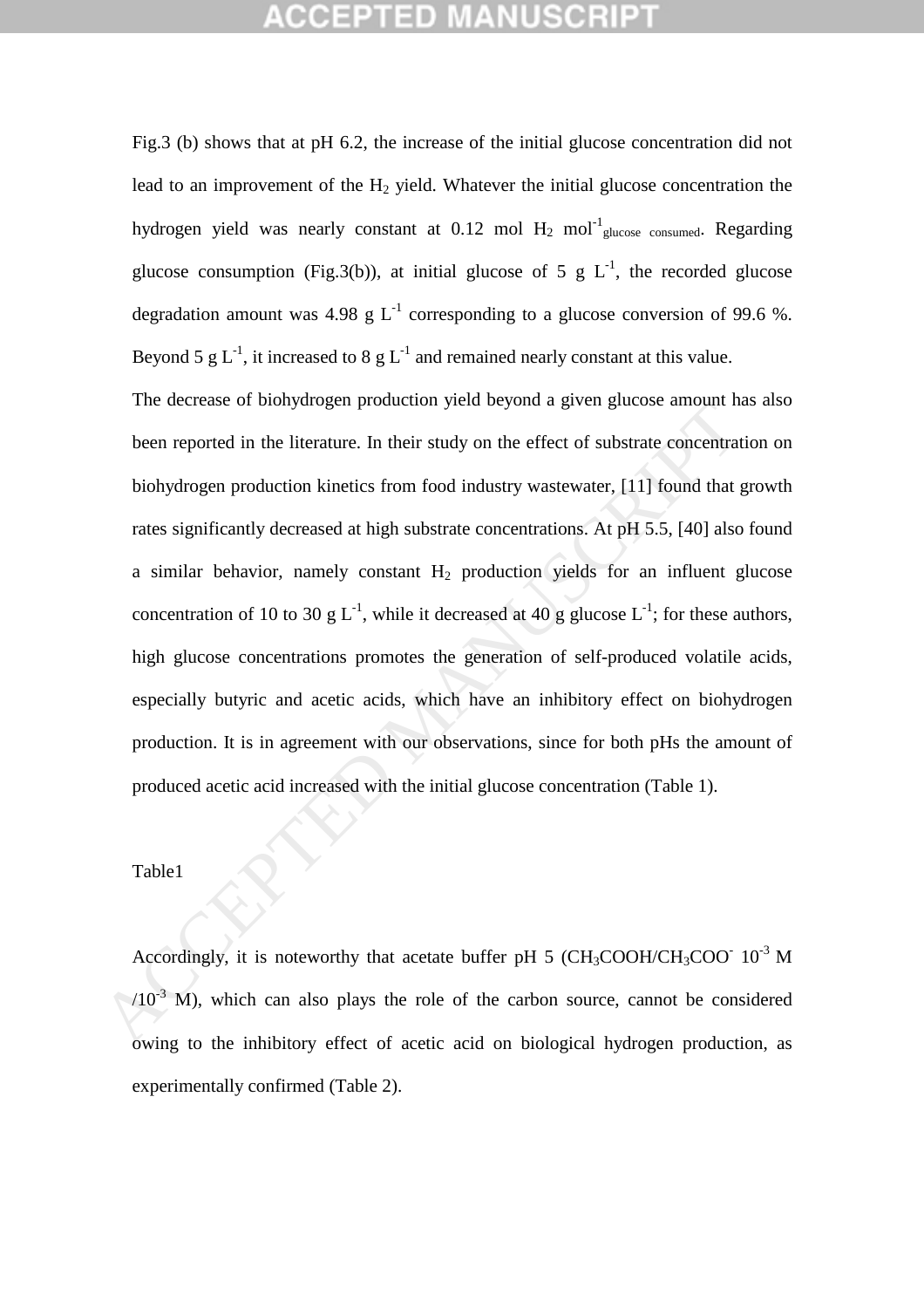### Table 2

The profile of the metabolites present in the liquid phase under different feeding glucose concentration is presented in table 1 and shows that at pH 5.5 the main soluble product was acetic acid followed by butyric acid. When  $5 \text{ g L}^{-1}$  glucose were added in the reactor the heat-treated aerobic activated sludge produced approximately 1499 mg  $L^{-1}$ ethanol but only low amounts of acetic and or butyric acids (Table 1). An increase of the initial glucose concentration from 10 to 30 g  $L^{-1}$  resulted in an increase of the production of acetic and butyric acids, while ethanol production decreased. This was indicative of  $H_2$  production favored process. In contrast, at pH 6.2 (Table 1), whatever the initial glucose concentration ethanol followed by butyric acid were the two most abundant species in the effluent. This metabolite shift indicated that the increase of initial pH from 5.5 to 6.2 led to a switch from acetic / butyric acid to ethanol / butyric acid pathway, respectively. Low amounts of n-butanol, ethyl acetate and acetaldehyde were detected during all experiments. It is noteworthy that acetaldehyde is an intermediate of ethanol-producing metabolic pathway. This pathway does not produce  $H<sub>2</sub>$  like the acetate and butyrate pathways do [41]. enanotion only tow amounts of accele and of buryth actas (rank 1). An interest<br>the initial glucose concentration from 10 to 30 g L<sup>-1</sup> resulted in an increase<br>production of acetic and burytic acids, while ethanol producti

Concerning the pH effect, it should be mentioned the more pronounced impact on hydrogen production than on glucose consumption.  $H_2$  yields were always significantly higher at pH 5.5 (Fig.3 (a)) if compared to pH 6.2 (Fig.3 (b)). It was especially noticeable for the optimal glucose amount (15 g  $L^{-1}$ ) where similar amounts of glucose  $(8 \text{ g } L^{-1})$  were assimilated, while hydrogen productions differed significantly. This pH effect should be most likely attributed to the hydrogenase specific activity, which is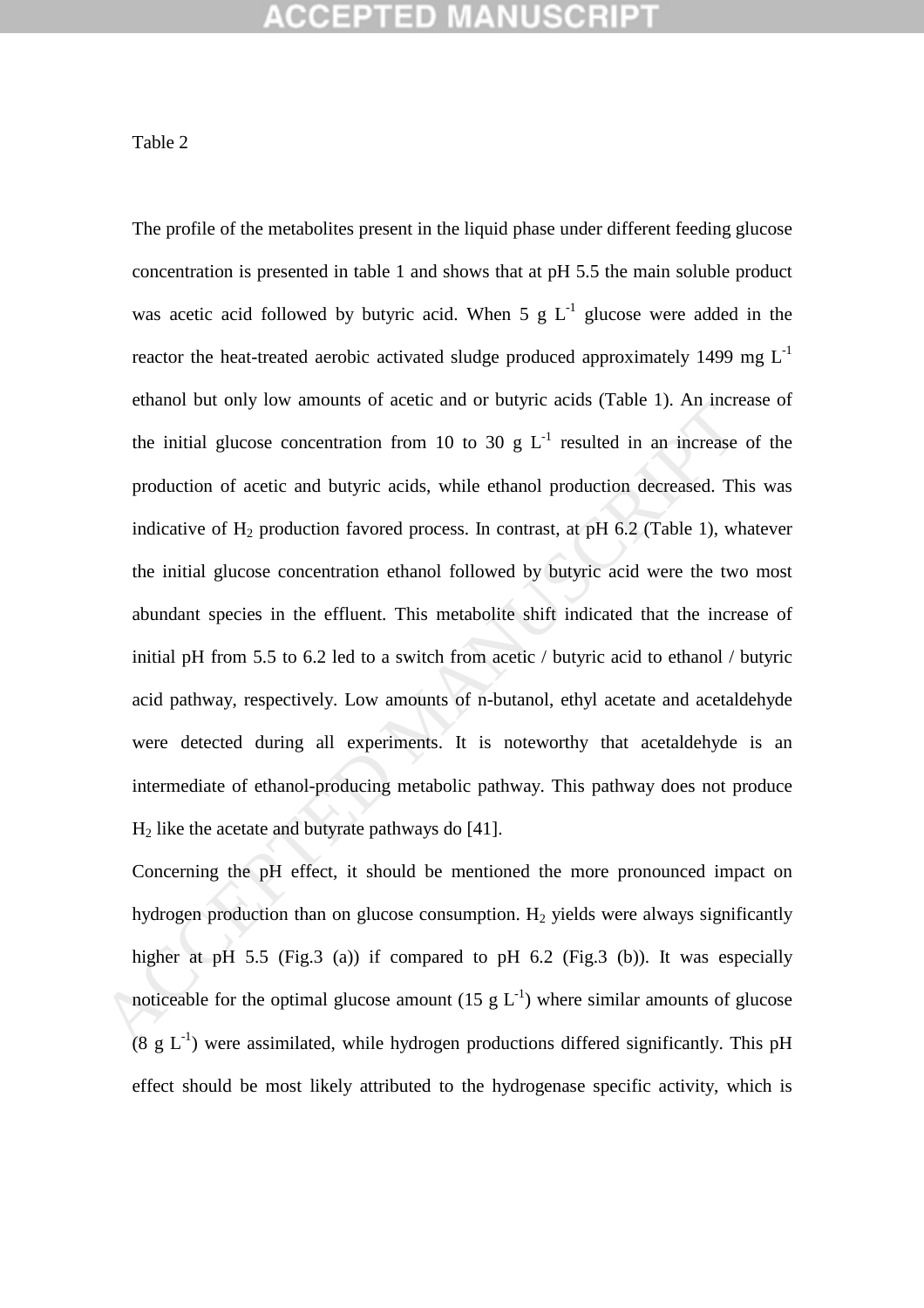higher at pH 5.5 than at pH 6.2. This clearly appears from the high production of ethanol recorded at pH 6.2; such product associated with a zero- $H_2$  pathways [42].

Accordingly, investigating the pH effect on biohydrogen production and hydrogenase activity in the range of pH values from 5 to 8 and in similar conditions than those considered in the present work (37ºC, glucose as carbon source and in batch mode). Xiao et al [15] found that hydrogenase activity decreased significantly with increasing culture pH and that weak acidic conditions favored hydrogen production. Maximum hydrogenase activity was obtained at pH 5.

### *3.1.2. Ammonium consumption and final pH*

Fig.4 shows ammonium consumption yields in the range 39 to 52% for all experiments, showing the absence of nitrogen limitation of bacterial growth.

Figure 4

Final pH values obtained after 48 hours of batch culture (Fig.4) were similar, namely close to 3.4-3.5 and to 3.7-3.8 for initial pH values of 5.5 and 6.2 respectively. pH decrease can be attributed to the formation of acidic products, mainly acetic acid generated during the course of glucose dark fermentation (Table 1), in agreement with the literature [43]. Acceleration of Hart weak activity decreased signing with meta-<br>
enture pH and that weak acidic conditions favored hydrogen production. May<br>
hydrogenase activity was obtained at pH 5.<br>  $\frac{3}{2}$ . A. A. A. A. A. A. A. A. A

### *3.1.3. Biogas composition*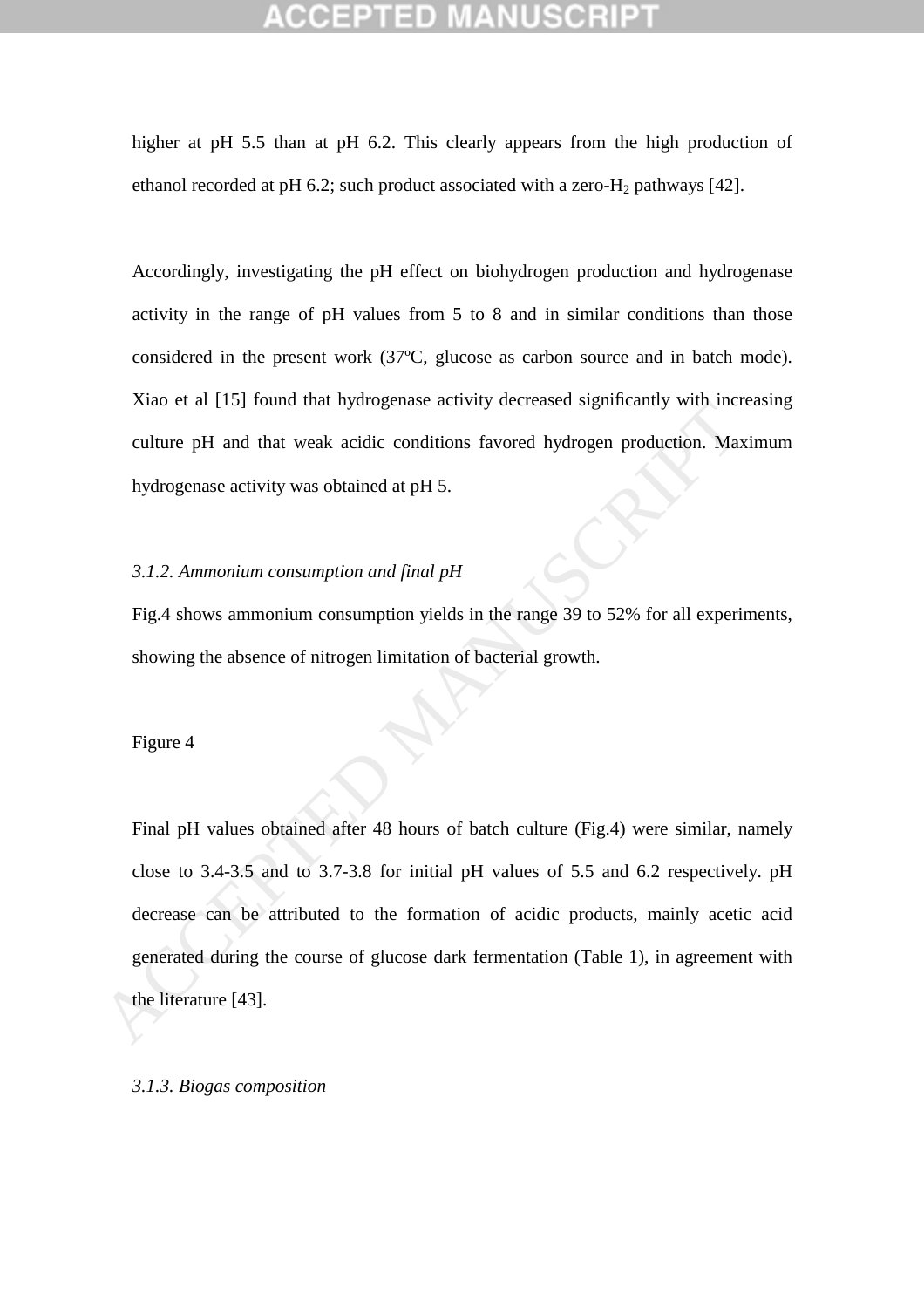Micro GC analyses showed the absence of methane,  $H_2S$  (hydrogen competitor) and N<sub>2</sub>O formation throughout experiments including the biotic controls. However, contrarily to the control realized without the addition of nitrogen and glucose sources at both pH values, 5.5 and 6.2. The biogas comprised only  $H_2$  and  $CO_2$ . At pH 5.5 (Fig.5), the carbon dioxide content in the biogas followed an opposite trend to that of hydrogen.

### Figure 5

However at pH 6.2, whatever the initial glucose concentration, the hydrogen and carbon dioxide contents were approximately constant at 23% and 77 %, respectively.

The absence of CH<sub>4</sub> proved the efficiency of the heat-treatment method used to enrich H2-producing inocula from aerobic-mixed cultures. Indeed, the presence of hydrogen and the absence of methane can be explained by the fact that, during the enrichment, the H2-consuming hydrogenotrophic methanogens were inactivated or inhibited, whereas the H2-producing bacteria, e.g. *clostridia*, survived. Indeed, endospores from the latter bacteria are very resistant to heat and cannot be easily inactivated or inhibited even by harsh chemicals [44]. Besides, the absence of biohydrogen production in the biotic control indicated that no nutrient were solubilized during the thermal pretreatment of activated sludge. Figure 5<br>However at pH 6.2, whatever the initial glucose concentration, the hydrogen and<br>dioxide contents were approximately constant at 23% and 77 %, respectively.<br>The absence of CH<sub>4</sub> proved the efficiency of the heat-t

3.2. Biohydrogen production using the  $NH_4^+$  solution resulting from  $NO_3^$ electroreduction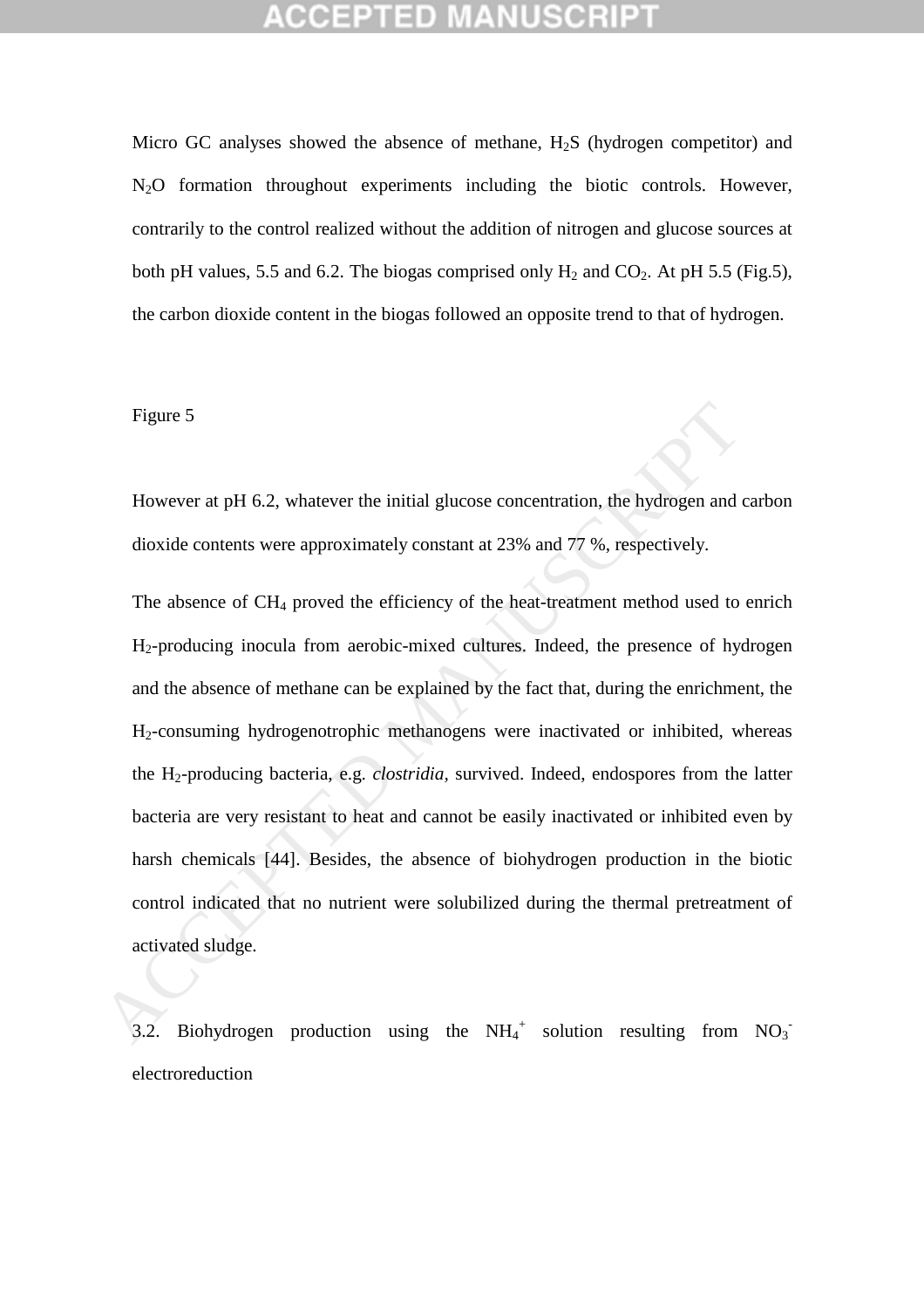The optimal conditions determined above, namely a glucose concentration of 15 g  $L^{-1}$ and pH 5.5 were considered thereafter to produce biohydrogen using an ammonium solution resulting from the electroreduction of nitrate solutions (3 g  $NO<sub>3</sub> L<sup>-1</sup>$ ).

Nitrate electrolysis were realized with  $NO_3^-$  solutions of 3 g  $L^{-1}$ ; this concentration has been chosen to be in similar conditions than real effluents obtained after a classical physicochemical denitrification of polluted waters [3]. Two supporting electrolytes were chosen to prepare NO<sub>3</sub> solutions: (1) phosphate buffer  $(H_2PO_4^-/ HPO_4^{2-}3 10^{-3} M/310^{-3}$ M) and (2) phosphoric acid ( $10^{-2}$  M H<sub>3</sub>PO<sub>4</sub>). It should be observed that such electrolytes were used to avoid the addition of a phosphorus source, needed for the subsequent microbial culture.

Experiments were performed under the optimal conditions determined in a previous study [37] namely a flow rate of 2 mL min<sup>-1</sup> and a current intensity of  $(1.24 \text{ A})$  applied between the copper porous electrode and the counter electrodes (Fig.1). It is interesting to note that the consumed electric energy was  $2.56$  kW.h / kg  $NO<sub>3</sub>$ , corresponding to an electricity price of  $0.2 \in / \text{kg} \text{NQ}$ . ACCEPTED MANUSE CONSULTER (1913) AT AND MANUSCRIPT DURING THE USE AND MULTIMET MANUSCRIPT AND MULTIMET MANUSCRIPT WAS ARREVENT OF 3 TO MEANUSCRIPT WITHOUT SEXPERIENTIES were performed under the optimal conditions determin

Nitrate electrochemical reduction occurs according to reaction 1. Reactions (1), (2) and (3) take place at the cathode and produce more hydroxyl anions than the protons formed at the anode (reaction 4). Consequently, the pH value should increase during electrolysis more or less strongly according to the chemical yield of nitrate reduction.

$$
NO_3^- + 8e^- + 7H_2O \quad \longrightarrow \quad NH_4^+ + 10 \text{ OH}^-(1)
$$

$$
2NO3- + 6H2O + 10e- \n2H2O + 2e- \n6H2O
$$
\n
$$
6H2O
$$
\n
$$
6H2O
$$
\n
$$
4H2 + 2OH- (3)
$$
\n
$$
02 + 4H3O+ + 4e- (4)
$$

Owing to the high nitrate concentration this behavior may be amplified and hence a buffered solution was chosen as an electrolytic medium (phosphate buffer). After a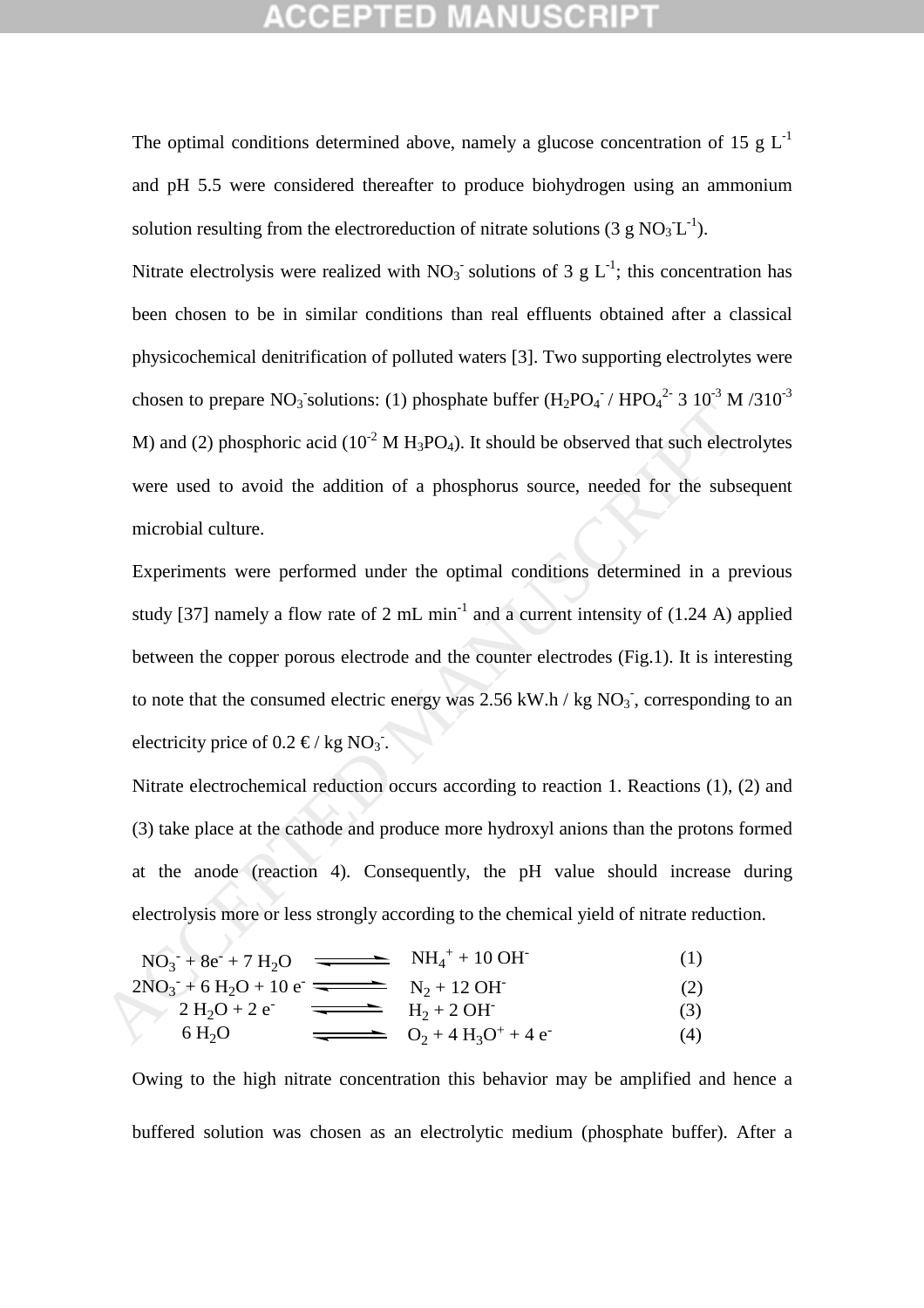single pass of the nitrate solution buffered to an initial pH of 7.2 through the flow cell a drastic increase of the outlet pH was observed, until pH 14. To test the collected effluent for biohydrogen production, the pH was then adjusted to 5.5 using MES buffer and activated sludge culture was performed in the above conditions (see 2.2). However and unfortunately no hydrogen was produced after 48 hours incubation under these conditions. A slight corrosion of the copper cathode used for nitrate electroreduction occurred at such alkaline pH (14) and most likely accounted for this absence of hydrogen production. This corrosion process involved the formation of Cu(NH<sub>3)4</sub><sup>2+</sup> [45], enhancing therefore the amount of  $Cu^{2+}$  in the outlet effluent. Microorganisms requires copper at low concentrations as cofactors for matalloproteins and enzymes [46], but copper is also known to have a significant antibacterial activity, since above 150  $\mu$ mol  $L^{-1}$  copper ions have a toxic effect on most microorganisms and inhibit bacterial growth [47]. Indeed, the mineral supplementation added in the culture medium has to contain only a small amount of  $Cu^{2+}$  (10 mg  $L^{-1}$  of  $CuCl_2.2H_2O$  corresponding to 58 umol  $L^{-1}$  of  $Cu^{2+}$ ). Hence, an acidic medium seemed to be more appropriate to prevent copper cathode dissolution. However, the use of  $10^{-2}$  M phosphoric acid as supporting electrolyte also led to a final alkaline pH (pH 10). The presence of high phosphorus concentrations in water bodies such as lakes and rivers is considered as a major cause of eutrophication [1]. For this reason, in order to acidify the supporting electrolyte and to solve the problem related to the corrosion of the working electrode conditions. A slight corrosion of the copper cathode used for nitrate electrored<br>occurred at such alkaline pH (14) and most likely accounted for this abset<br>hydrogen production. This corrosion process involved the formatio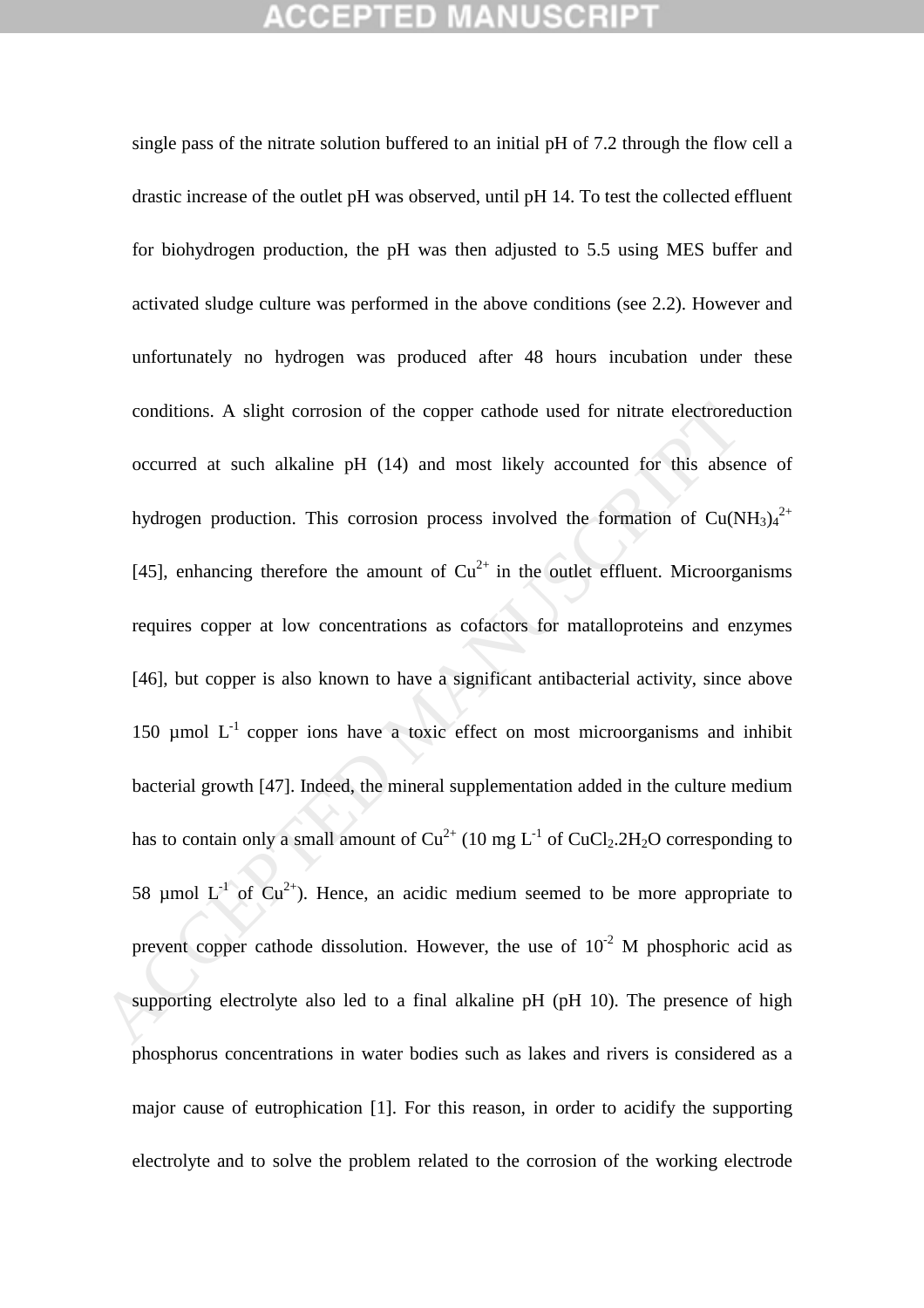while keeping in mind possible environmental impact, the same concentration of phosphoric acid (10<sup>-2</sup> M) was kept and sulfuric acid (5.10<sup>-2</sup> M) was added to the electrolyte (pH 1.1). This mixture (NO<sub>3</sub> 3 g L<sup>-1</sup> + H<sub>3</sub>PO<sub>4</sub> 10<sup>-2</sup> M + H<sub>2</sub>SO<sub>4</sub> 5.10<sup>-2</sup> M) resulted in a significant improvement in terms of final pH, since the pH of the outlet effluent remained constant at pH 1.1. The pH of the collected effluent was then adjusted to 5.5 using MES buffer for subsequent biohydrogen production.

Analysis of the various nitrogenous by-products after electrolysis showed that neither nitrite ( $NO<sub>2</sub>$ ) nor nitrous oxide ( $N<sub>2</sub>O$ ) was formed. The nitrate reduction to ammonium was therefore quasi quantitative in the acidic solution with a %  $X_{NH4+}$  of 92.5%; a very high ammonium selectivity was also obtained with a  $S_{NH4+}$  of 98.8 % (Table 3).

### Table 3

As shown in table 3, after 48 h incubation, higher biohydrogen production as well as ammonium and glucose consumption yields, than those recorded using a synthetic solution of ammonium were achieved, 0.35 mol  $H_2$  mol<sup>-1</sup> glucose consumed, 97%, and 12.3  $gL^{-1}$  (82%), respectively.

However, the final pH (3.5) and the dominant metabolic pathways (acetic /butyric acids) appeared similar to those obtained in the case of the synthetic ammonium solution for the same initial glucose amount (15 g  $L^{-1}$ ) and initial pH 5.5. The biogas was free of methane,  $H_2S$  and  $N_2O$ ; it comprised only hydrogen and  $CO_2$ . In comparison to the synthetic NH<sub>4</sub><sup>+</sup> solution, a significant increase of the hydrogen ratio in the biogas should be highlighted, from 25.5 % to 67.7% (Table 3). to 5.5 using MES buffer for subsequent biohydrogen production.<br>
Analysis of the various nitrogenous by-products after electrolysis showed that i<br>
nitrite (NO<sub>2</sub>) nor nitrous oxide (N<sub>2</sub>O) was formed. The nitrate reduction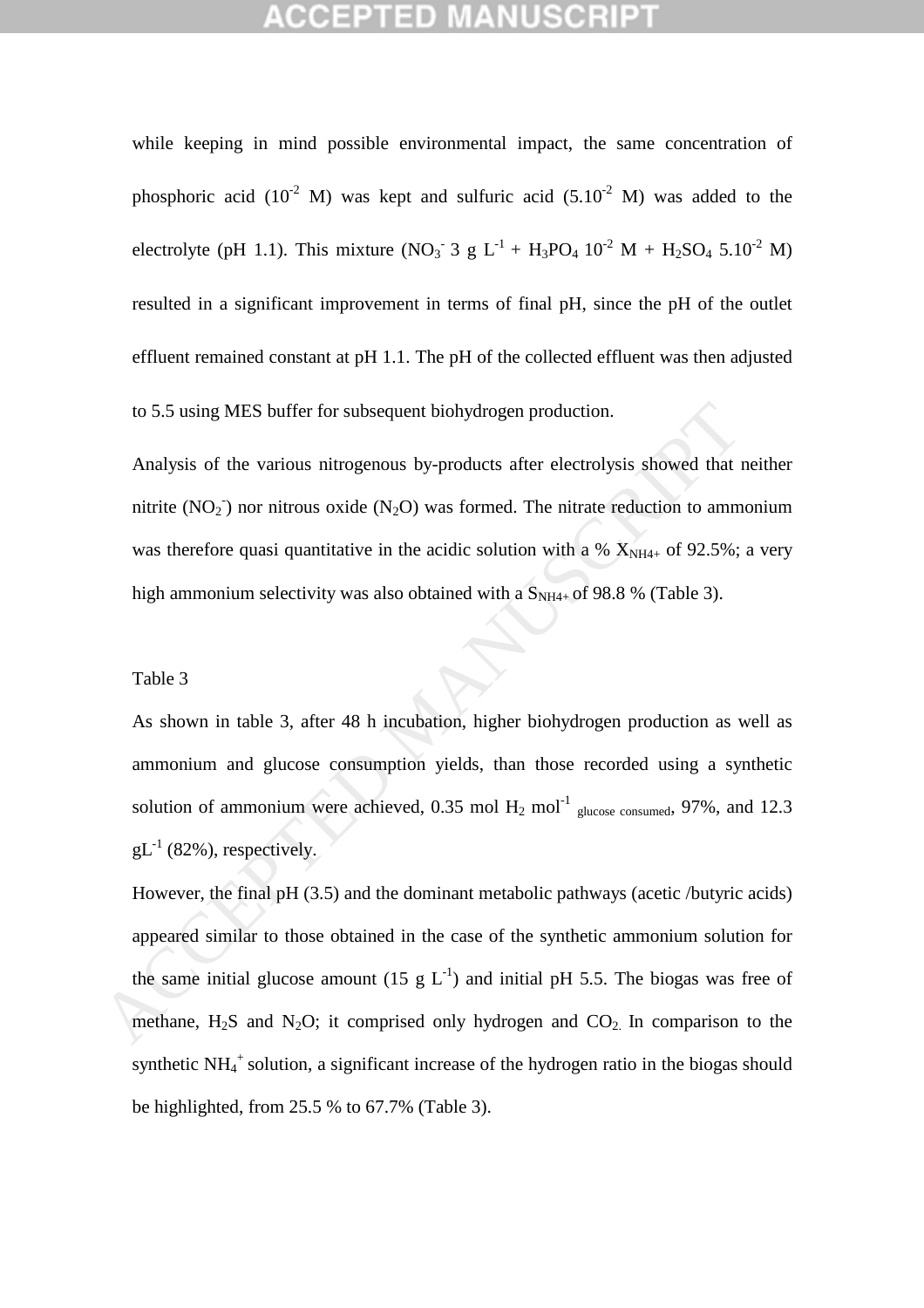The feasibility of the use, as a substitute for commercial nitrogen source, ammonium solution generated by nitrate electrochemical reduction for biohydrogen production was therefore confirmed. In addition, it was shown that biohydrogen can be produced via aerobic activated sludge. Moreover, this coupled method allows the elimination of high nitrate concentrations with the production of an acceptable amount of hydrogen, decreasing therefore the global cost of the denitrification process.

### **4. Conclusion**

This study demonstrates for the first time to our knowledge the feasibility of coupling electrochemical and biological processes to treat nitrate ions  $(NO<sub>3</sub>)$  from waters whilst producing biohydrogen. A flow electrochemical process was developed, allowing a selective and quantitative transformation of concentrated nitrate solutions to ammonium. The obtained ammonium solution was used as a nitrogen source to convert anaerobically glucose to  $H_2$ . In a batch system involving heat-treated aerobic activated sludge at pH 5.5 and initial glucose concentration of 15 g  $L^{-1}$ , a hydrogen yield of 0.35 mol  $H_2$  mol<sup>-1</sup><sub>glucose consumed</sub> with total consumption of the produced ammonium were recorded. Acetic/butyric acid fermentation was the dominant fermentative pathway involved in the system. **4. Conclusion**<br>This study demonstrates for the first time to our knowledge the feasibility of coelectrochemical and biological processes to treat nitrate ions (NO<sub>1</sub>) from waters<br>producing biohydrogen. A flow electrochem

In summary, an environmentally friendly coupled process where the pollutant, nitrate, was valorized as a nitrogen source to produce an acceptable yield of biohydrogen via an aerobic activated sludge was developed. The optimization of hydrogen production using more adequate inoculum, namely anaerobic activated sludge, is in progress to continue the present work.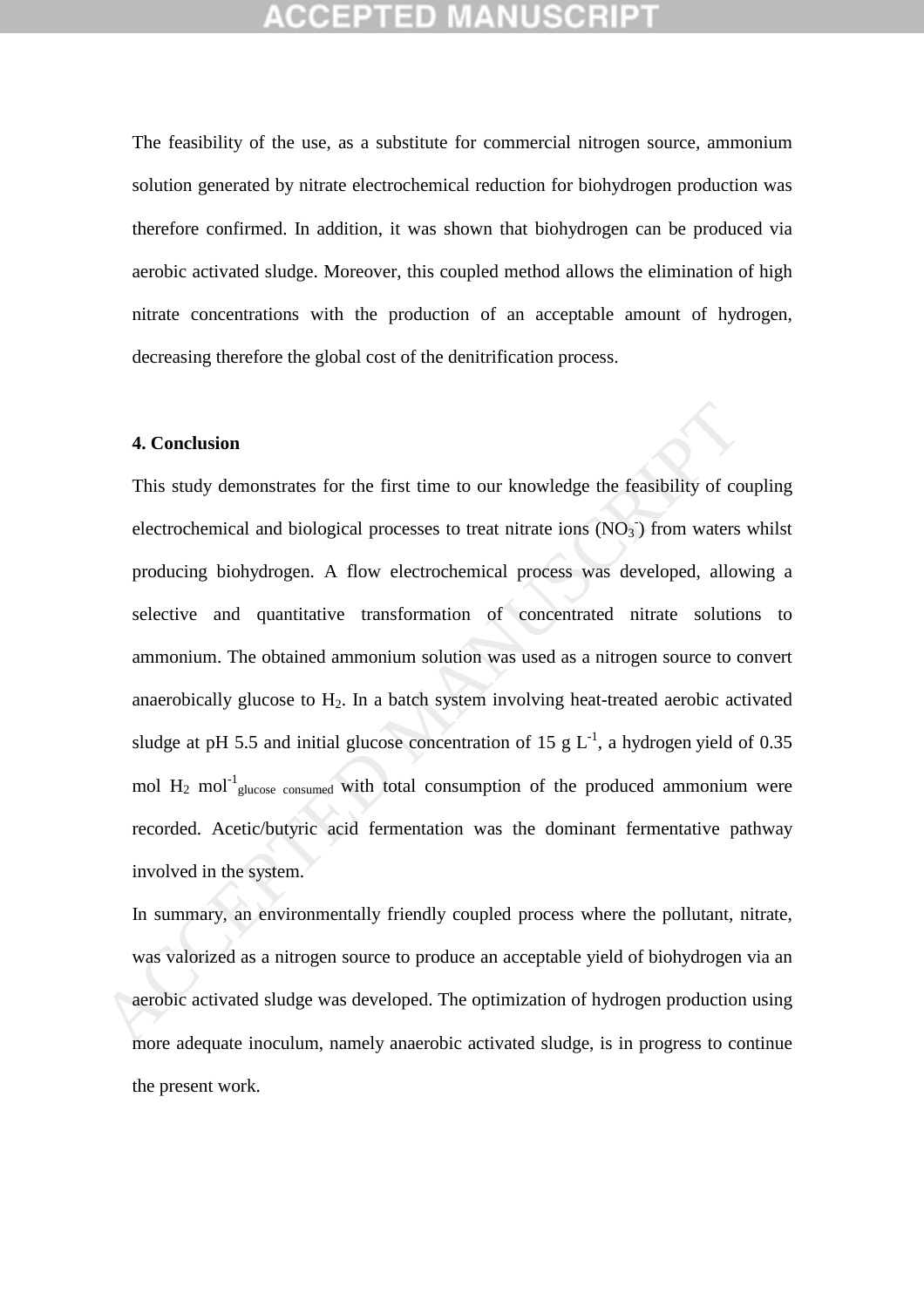### **Acknowledgements**

The authors wish to thank the Lebanese Social Association Azm and Saadeh and Campus France for the financial support of this study.

## **References**

- [1] S.R. Carpenter, N.F. Caraco, D.L. Correll, R.W. Howarth, A.N. Sharpley, V.H. Smith, Nonpoint pollution of surface waters with phosphorus and nitrogen, Ecol. Appl. 8 (1998) 559–568.
- [2] Y. Wang, J. Qu, R. Wu, P. Lei, The electrocatalytic reduction of nitrate in water on Pd/Sn-modified activated carbon fiber electrode, Water Res. 40 (2006) 1224– 1232.
- [3] J. Kim, M.M. Benjamin, Modeling a novel ion exchange process for arsenic and nitrate removal, Water Res. 38 (2004) 2053–2062.
- [4] J. Shen, R. He, W. Han, X. Sun, J. Li, L. Wang, Biological denitrification of highnitrate wastewater in a modified anoxic/oxic-membrane bioreactor (A/O-MBR), J. Hazard. Mater. 172 (2009) 595–600.
- [5] C. Glass, J. Silverstein, Denitrification kinetics of high nitrate concentration water: pH effect on inhibition and nitrite accumulation, Water Res. 32 (1998) 831– 839. Appl. 8 (1998) 559–568.<br>
121 Y. Wang. J. Qu, R. Wu, P. Lei, The electrocatalytic reduction of nitrate in<br>
on Pd/Sn-modified activated carbon fiber electrode, Water Res. 40 (2006)<br>
1232.<br>
131 J. Kim, M.M. Benjamin, Modeling
	- [6] L. Foglar, F. Briški, L. Sipos, M. Vuković, High nitrate removal from synthetic wastewater with the mixed bacterial culture, Bioresour. Technol. 96 (2005) 879– 888.
	- [7] K. Rajeshwar, J.G. Ibanez, Environmental electrochemistry: Fundamentals and applications in pollution sensors and abatement, Academic Press, 1997.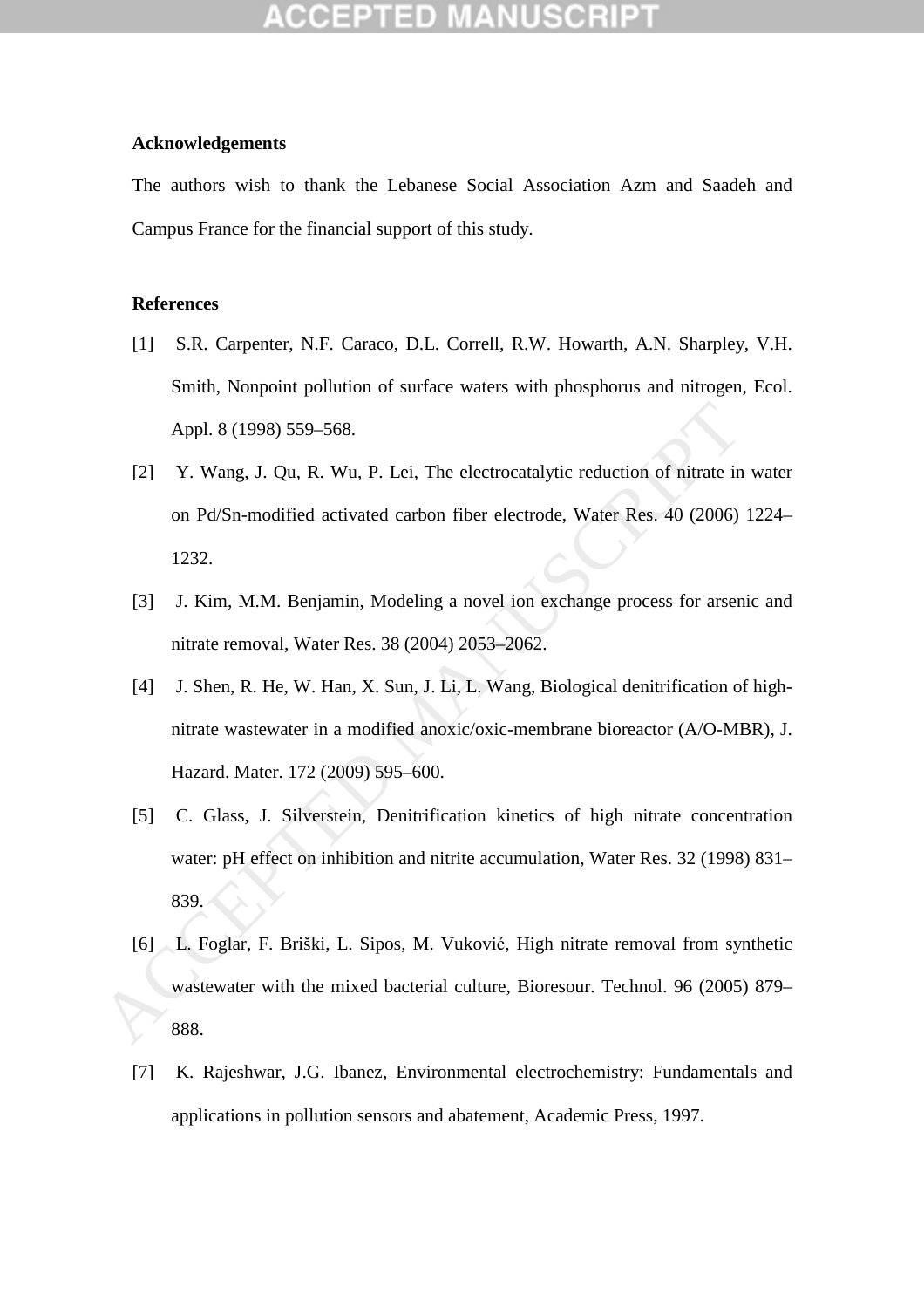- [8] M. Dortsiou, G. Kyriacou, Electrochemical reduction of nitrate on bismuth cathodes, J. Electroanal. Chem. 630 (2009) 69–74.
- [9] N.A. Salles, F. Fourcade, F. Geneste, D. Floner, A. Amrane, Relevance of an electrochemical process prior to a biological treatment for the removal of an organophosphorous pesticide, phosmet, J. Hazard. Mater. 181 (2010) 617–623.
- [10] K. Bouzek, M. Paidar, A. Sadílková, H. Bergmann, Electrochemical reduction of nitrate in weakly alkaline solutions, J. Appl. Electrochem. 31 (2001) 1185–1193.
- [11] C.-Y. Chu, L. Tung, C.-Y. Lin, Effect of substrate concentration and pH on biohydrogen production kinetics from food industry wastewater by mixed culture, Int. J. Hydrog. Energy. 38 (2013) 15849–15855.
- [12] D. Karadag, A.E. Mäkinen, E. Efimova, J.A. Puhakka, Thermophilic biohydrogen production by an anaerobic heat treated-hot spring culture, Bioresour. Technol. 100 (2009) 5790–5795.
- [13] G. Liu, J. Shen, Effects of culture and medium conditions on hydrogen production from starch using anaerobic bacteria, J. Biosci. Bioeng. 98 (2004) 251–256.
- [14] S.-E. Oh, S. Van Ginkel, B.E. Logan, The relative effectiveness of pH control and heat treatment for enhancing biohydrogen gas production, Environ. Sci. Technol. 37 (2003) 5186–5190.
- [15] Y. Xiao, X. Zhang, M. Zhu, W. Tan, Effect of the culture media optimization, pH and temperature on the biohydrogen production and the hydrogenase activities by Klebsiella pneumoniae ECU-15, Bioresour. Technol. 137 (2013) 9–17. maac in weakly ahaline solutions, 3. Appl. Electrochemi. 31 (2001) 1163-1<br>
[11] C.-Y. Chu, L. Tung, C.-Y. Lin, Effect of substrate concentration and<br>
looklydrogen production kinetics from food industry wastewater by mixed
	- [16] M.-L. Chong, R.A. Rahim, Y. Shirai, M.A. Hassan, Biohydrogen production by Clostridium butyricum EB6 from palm oil mill effluent, Int. J. Hydrog. Energy. 34 (2009) 764–771.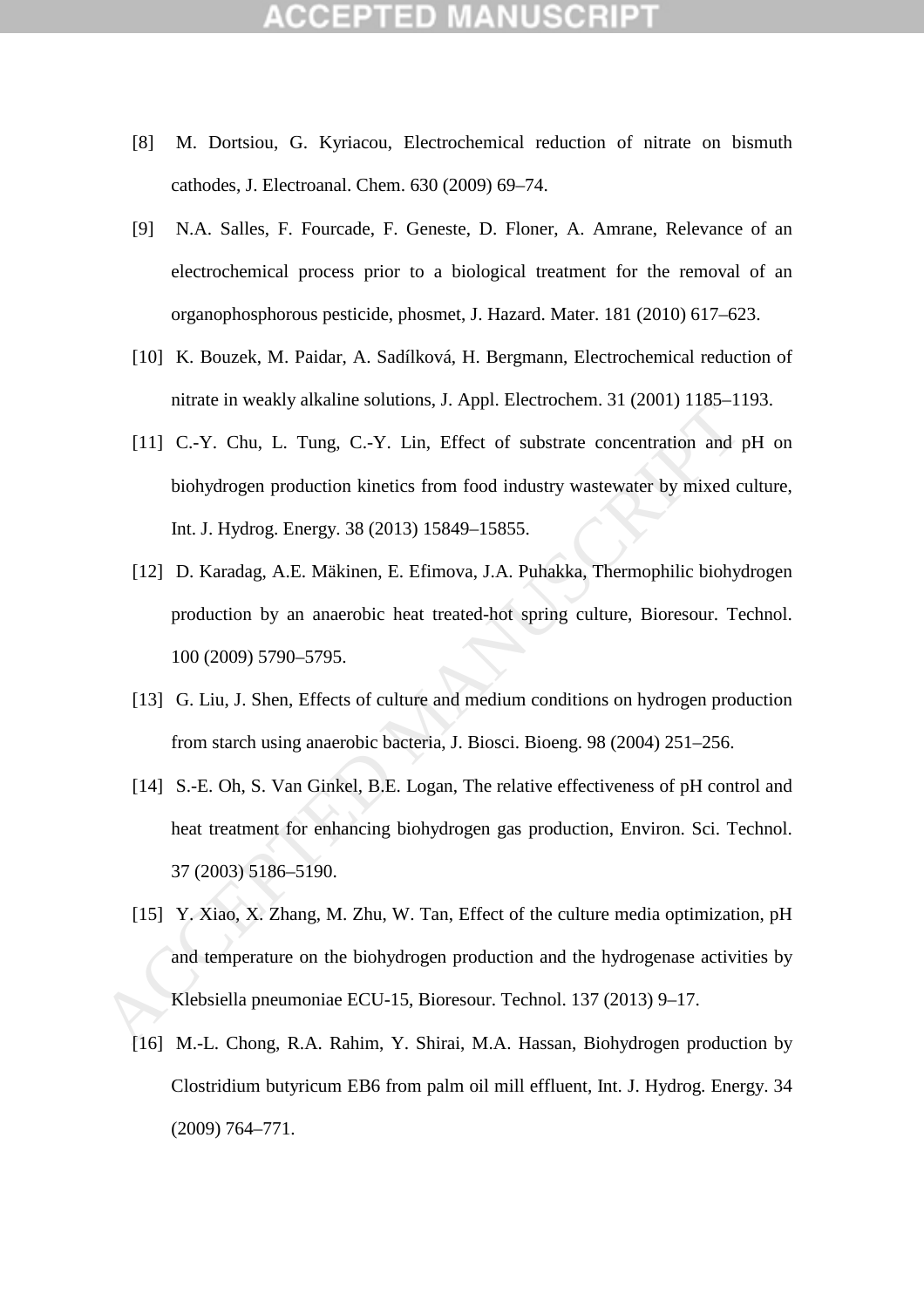- [17] M. Morimoto, M. Atsuko, A.A.Y. Atif, M.A. Ngan, A. Fakhru'l-Razi, S.E. Iyuke, et al., Biological production of hydrogen from glucose by natural anaerobic microflora, Int. J. Hydrog. Energy. 29 (2004) 709–713.
- [18] H. Yokoi, A. Saitsu, H. Uchida, J. Hirose, S. Hayashi, Y. Takasaki, Microbial hydrogen production from sweet potato starch residue, J. Biosci. Bioeng. 91 (2001) 58–63.
- [19] H. Yokoi, T. Ohkawara, J. Hirose, S. Hayashi, Y. Takasaki, Characteristics of hydrogen production by aciduric Enterobacter aerogenes strain HO-39, J. Ferment. Bioeng. 80 (1995) 571–574.
- [20] K.-Y. Show, D.-J. Lee, J.-S. Chang, Bioreactor and process design for biohydrogen production, Spec. Issue Biofuels-III Biohydrogen. 102 (2011) 8524– 8533.
- [21] P.C. Hallenbeck, Fermentative hydrogen production: principles, progress, and prognosis, Int. J. Hydrog. Energy. 34 (2009) 7379–7389.
- [22] M. Momirlan, T. Veziroğlu, Recent directions of world hydrogen production, Renew. Sustain. Energy Rev. 3 (1999) 219–231.
- [23] S. Rittmann, C. Herwig, A comprehensive and quantitative review of dark fermentative biohydrogen production, Microb. Cell Factories. 11 (2012) 115.
- [24] A.-J. Wang, G.-L. Cao, W.-Z. Liu, Biohydrogen Production from Anaerobic Fermentation, in: Biotechnol. China III Biofuels Bioenergy, Springer, (2012) 143– 163. 1.1. 10001, 1.1. Unitawara, 3.1. Hussel, 3.1. Hagashit, 1.1. Hakasakit, Characteris<br>
hydrogen production by aciduric Enterobacter aerogenes strain HO-39, J. Fe<br>
Bioeng. 80 (1995) 571–574.<br>
[20] K.-Y. Show, D.-J. Lee, J.-S.
	- [25] B. Baghchehsaraee, G. Nakhla, D. Karamanev, A. Margaritis, G. Reid, The effect of heat pretreatment temperature on fermentative hydrogen production using mixed cultures, Int. J. Hydrog. Energy. 33 (2008) 4064–4073.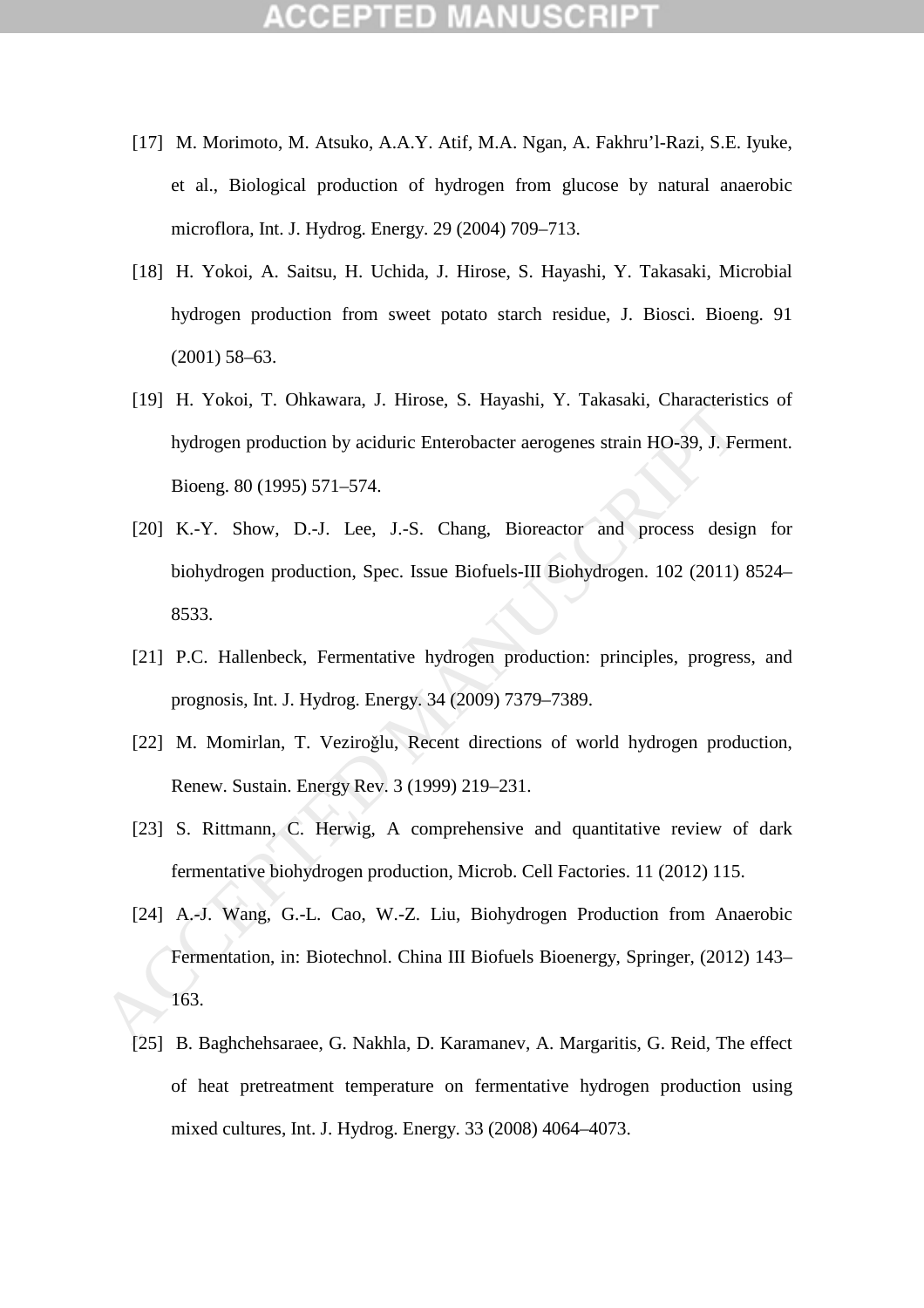- [26] C. Li, H.H. Fang, Fermentative hydrogen production from wastewater and solid wastes by mixed cultures, Crit. Rev. Environ. Sci. Technol. 37 (2007) 1–39.
- [27] C.-C. Chen, J.-H. Wu, C.-H. Lay, B. Sen, J.-S. Chang, Kinetics of hydrogen production from condensed molasses fermentation solubles using sewage sludge in a continuous stirred tank reactor. Sustain, Env. Res. 21 (2011) 117–121.
- [28] H.H. Fang, H. Liu, Effect of pH on hydrogen production from glucose by a mixed culture, Bioresour. Technol. 82 (2002) 87–93.
- [29] C.Y. Lin, C.H. Lay, A nutrient formulation for fermentative hydrogen production using anaerobic sewage sludge microflora, Int. J. Hydrog. Energy. 30 (2005) 285– 292.
- [30] C.-Y. Lin, C.H. Lay, Effects of carbonate and phosphate concentrations on hydrogen production using anaerobic sewage sludge microflora, Int. J. Hydrog. Energy. 29 (2004) 275–281. CALCE III, C.H. Lay, A nutrient formulation for fermentative hydrogen producing anaerobic sewage sludge microflora, Int. J. Hydrog. Energy. 30 (2005<br>292.<br>
(30) C.-Y. Lin, C.H. Lay, Effects of carbonate and phosphate conce
	- [31] M. Rivero, R. Solera, M. Perez, Anaerobic mesophilic co-digestion of sewage sludge with glycerol: Enhanced biohydrogen production, Int. J. Hydrog. Energy. 39 (2014) 2481–2488.
	- [32] S. Venkata Mohan, V. Lalit Babu, P.N. Sarma, Effect of various pretreatment methods on anaerobic mixed microflora to enhance biohydrogen production utilizing dairy wastewater as substrate, Bioresour. Technol. 99 (2008) 59–67.
	- [33] C.C. Chen, C.Y. Lin, Using sucrose as a substrate in an anaerobic hydrogenproducing reactor, Adv. Environ. Res. 7 (2003) 695–699.
	- [34] C.C. Chen, C.Y. Lin, Start-up of Anaerobic Hydrogen Producing Reactors Seeded with Sewage Sludge, Acta Biotechnol. 21 (2001) 371–379.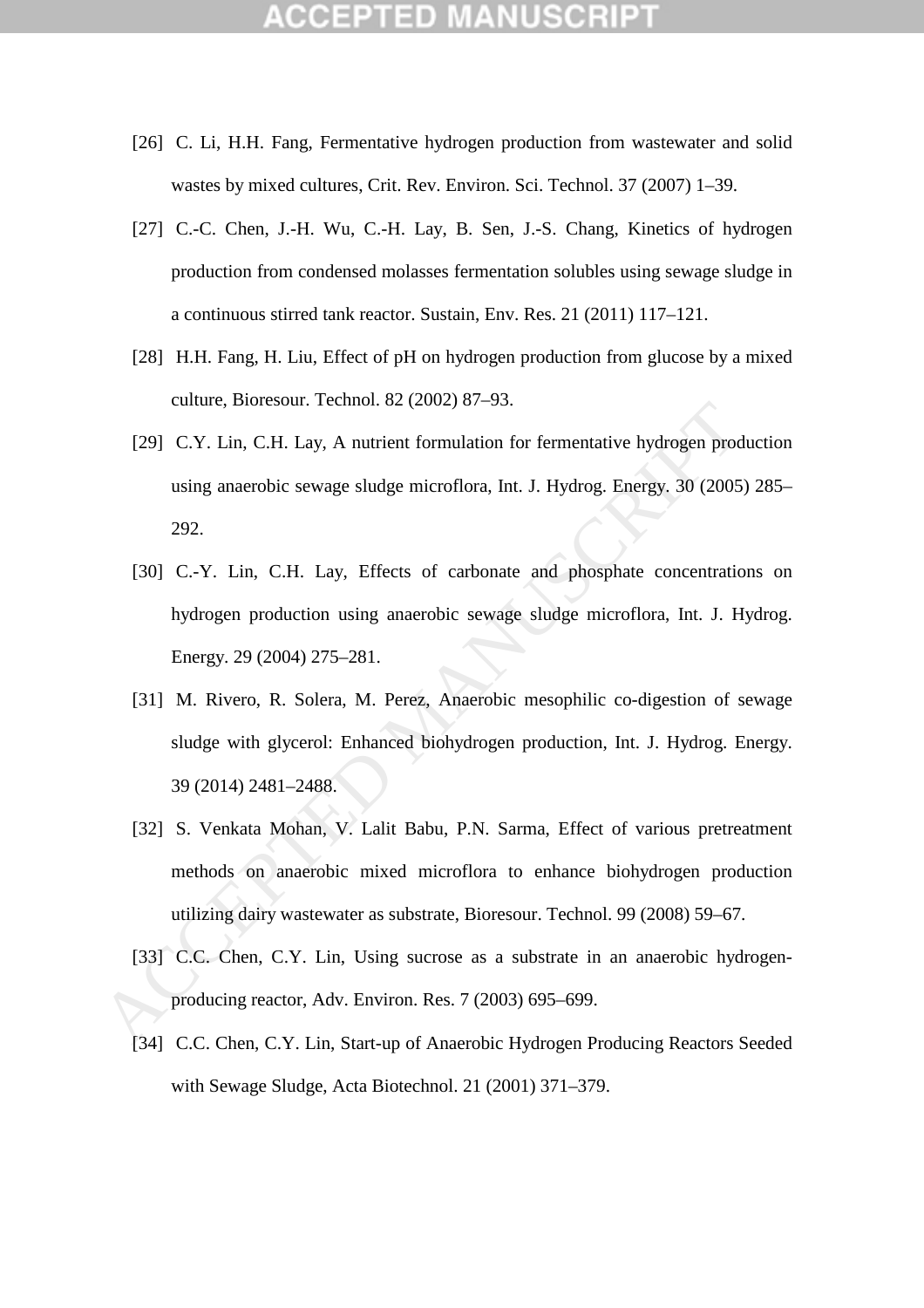- [35] X. Wang, B. Jin, D. Mulcahy, Impact of carbon and nitrogen sources on hydrogen production by a newly isolated Clostridium butyricum W5, Int. J. Hydrog. Energy. 33 (2008) 4998–5005.
- [36] J.P. van der Hoek, P.J. van der Ven, A. Klapwijk, Combined ion exchange/biological denitrification for nitrate removal from ground water under different process conditions, Water Res. 22 (1988) 679–684.
- [37] R. Abdallah, F. Geneste, T. Labasque, H. Djelal, F. Fourcade, A. Amrane, et al., Selective and quantitative nitrate electroreduction to ammonium using a porous copper electrode in an electrochemical flow cell, J. Electroanal. Chem. 727 (2014) 148–153.
- [38] J.-M. Fontmorin, F. Fourcade, F. Geneste, D. Floner, S. Huguet, A. Amrane, Combined process for 2,4-Dichlorophenoxyacetic acid treatment—Coupling of an electrochemical system with a biological treatment, Biochem. Eng. J. 70 (2013) 17–22. 1371 R. Atonanan, F. Contstee, F. Latosque, F. Logan, F. Fourcase, A. Atonas, Celective and quantitative nitrate electroreduction to annonium using a porous<br>copper electrode in an electrochemical flow cell, J. Electroanal.
	- [39] B.E. Logan, S.-E. Oh, I.S. Kim, S. Van Ginkel, Biological Hydrogen Production Measured in Batch Anaerobic Respirometers, Environ. Sci. Technol. 36 (2002) 2530–2535.
	- [40] S. Van Ginkel, B.E. Logan, Inhibition of Biohydrogen Production by Undissociated Acetic and Butyric Acids, Environ. Sci. Technol. 39 (2005) 9351– 9356.
	-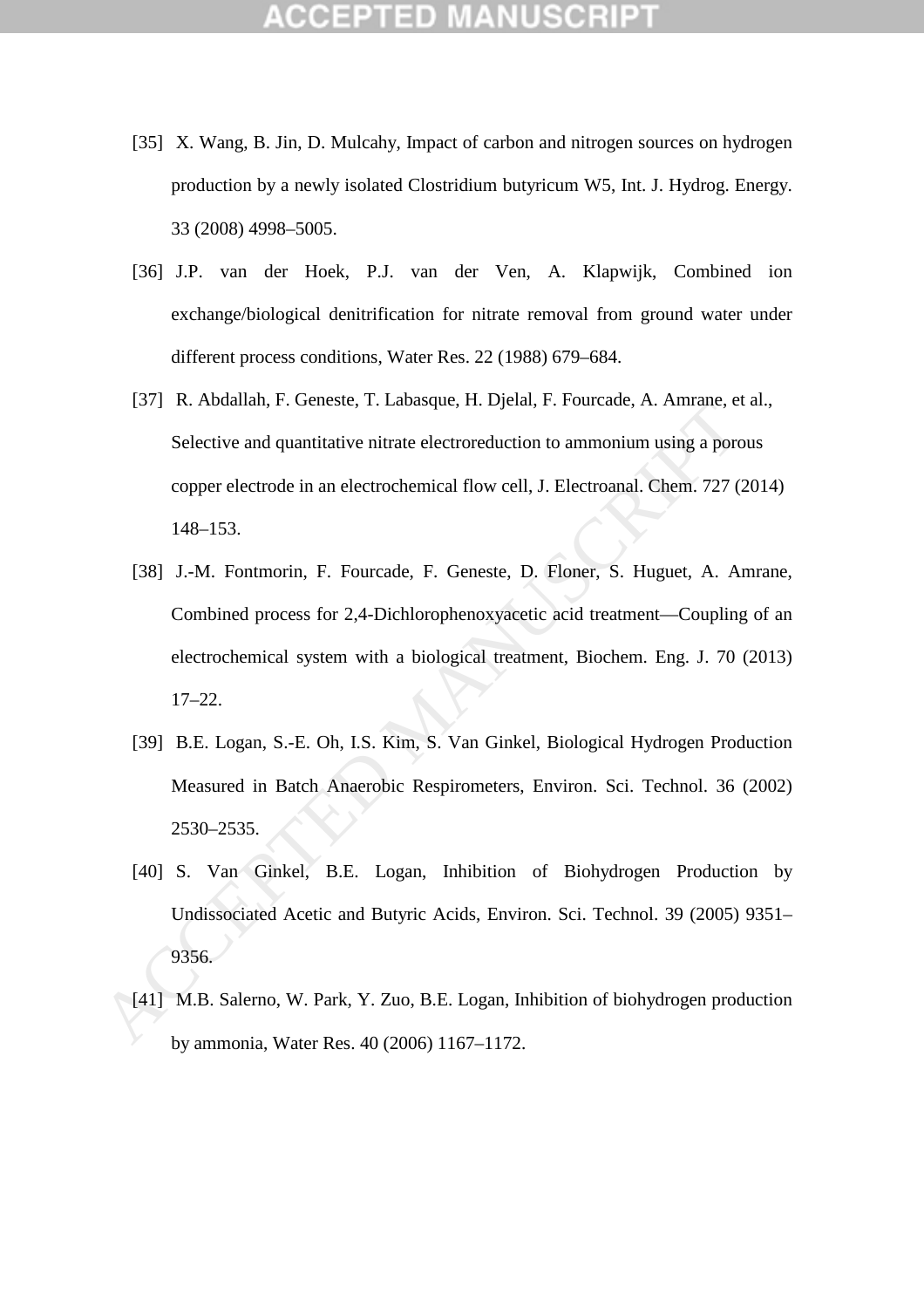- [42] X.M. Guo, E. Trably, E. Latrille, H. Carrère, J.-P. Steyer, Hydrogen production from agricultural waste by dark fermentation: A review, Int. J. Hydrog. Energy. 35 (2010) 10660–10673.
- [43] K. Niu, X. Zhang, W.-S. Tan, M.-L. Zhu, Characteristics of fermentative hydrogen production with Klebsiella pneumoniae ECU-15 isolated from anaerobic sewage sludge, Int. J. Hydrog. Energy. 35 (2010) 71–80.
- [44] M. Young, N.P. Minton, W.L. Staudenbauer, Recent advances in the genetics of the clostridia, FEMS Microbiol. Lett. 63 (1989) 301–325.
- [45] D. Strmčnik, M. Gaberšček, B. Pihlar, D. Kočar, J. Jamnik, Copper Dissolution in Ammonia Solutions: Identification of the Mechanism at Low Overpotentials, J. Electrochem. Soc. 156 (2009) C222–C229. bacteria to elevated copper concentrations, Can. J. Microbiol. Accentrations, Capeter concentration of the Mechanism at Low Overpotentials, Delectrochem. Soc. 156 (2009) C222–C229.<br>
[45] D. Strmčnik, M. Gaberšček, B. Pihla
	- [46] G. Faúndez, M. Troncoso, P. Navarrete, G. Figueroa, Antimicrobial activity of copper surfaces against suspensions of Salmonella enterica and Campylobacter jejuni, BMC Microbiol. 4 (2004) 19.
	- [47] A.S. Gordon, L.D. Howell, V. Harwood, Responses of diverse heterotrophic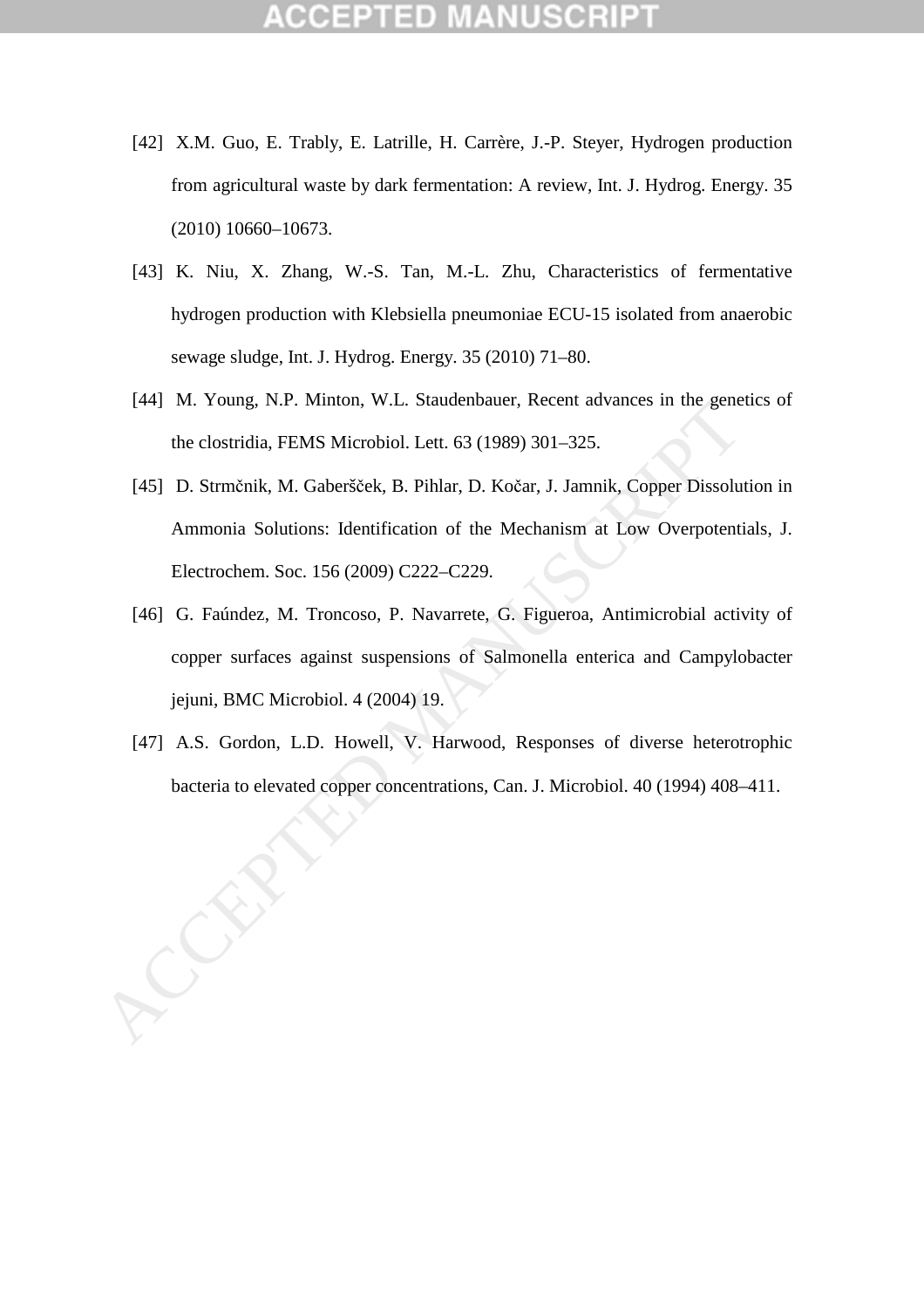**Fig.1**. Flow electrochemical cell used for nitrate electrolysis

**Fig.2**. SEM microphotographs of copper porous electrode fibers after copper plating: a,  $\times$ 20; b,  $\times$ 500.

Fig.3. H<sub>2</sub> yield and glucose consumption as a function of the initial glucose concentration at (a) pH 5.5 and (b) pH 6.2. Error bars are based on duplicate experiments. concentration at (a) pH 5.5 and (b) pH 6.2. Error bars are based on du<br>experiments.<br> **Fig.4.** Effect of initial pH and initial glucose concentration on NH<sub>4</sub><sup>+</sup> consumption<br>
final pH. Error bars are based on duplicate expe

Fig.4. Effect of initial pH and initial glucose concentration on NH<sub>4</sub><sup>+</sup> consumption % and final pH. Error bars are based on duplicate experiments.

**Fig.5.** biogas composition as a function of the initial glucose concentration at pH 5.5 and pH 6.2. Error bars are based on duplicate experiments.

**Table 1**: Residual acids, solvents and alcohols in solutions produced at pH 5.5 and pH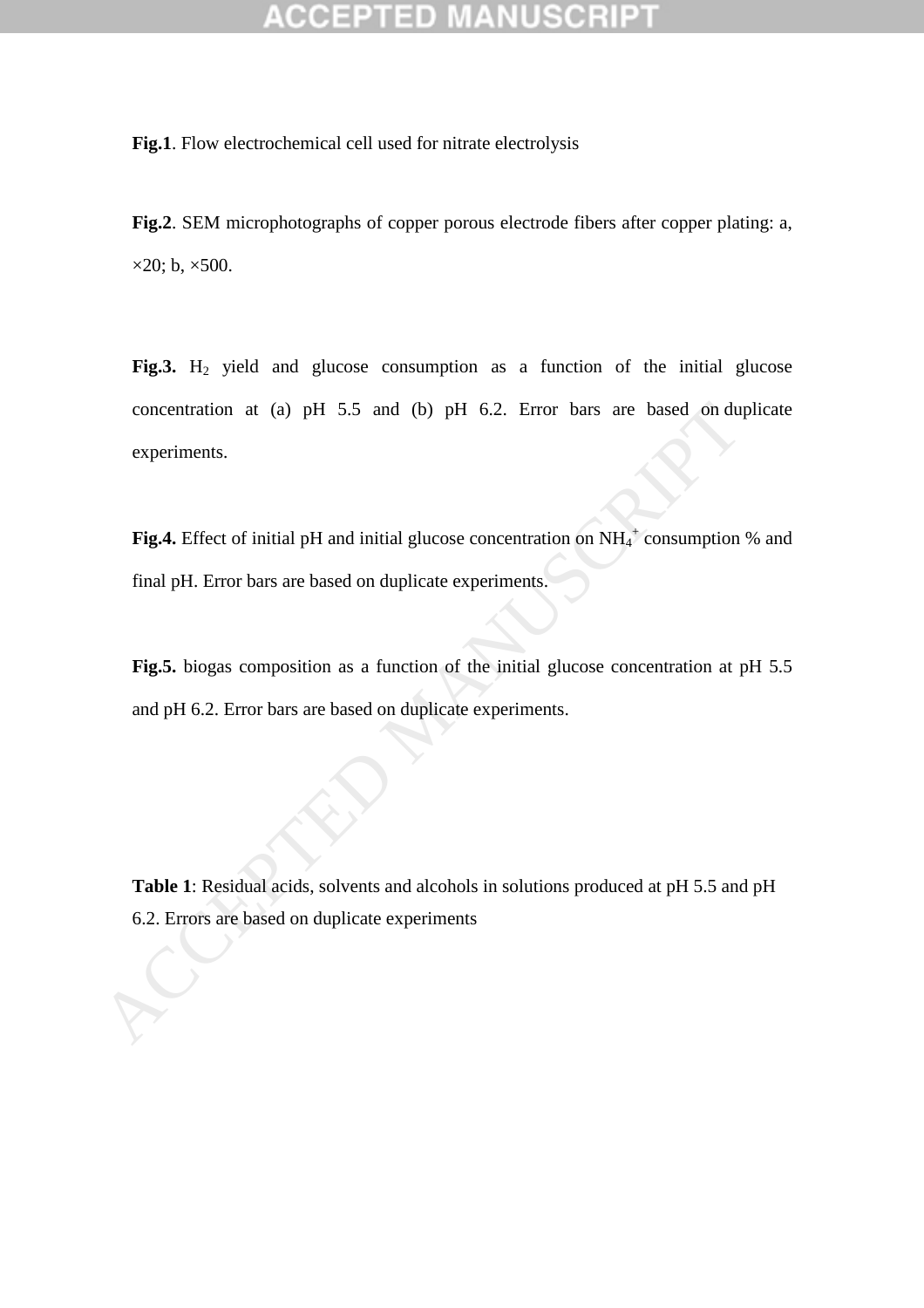### **NUSCRIPT CCEPTED**

| pH                                                                                                                                                                                                                                                                                                                                                                                                                                                                                 | <b>Glucose</b><br>$(gL^{-1})$ |         | Acetaldehyde<br>$(mgL^{-1})$ | <b>Ethyl</b> acetate<br>$(mgL^{-1})$ | <b>Ethanol</b><br>$(mgL^{-1})$ | n-Butanol<br>$(mgL^{-1})$ | acetic acid<br>$(mgL^{-1})$ | <b>Butyric</b> acid<br>$(mgL^{-1})$ |
|------------------------------------------------------------------------------------------------------------------------------------------------------------------------------------------------------------------------------------------------------------------------------------------------------------------------------------------------------------------------------------------------------------------------------------------------------------------------------------|-------------------------------|---------|------------------------------|--------------------------------------|--------------------------------|---------------------------|-----------------------------|-------------------------------------|
|                                                                                                                                                                                                                                                                                                                                                                                                                                                                                    | 5                             |         | $13.9 \pm 0.5$               | $41.4 \pm 1.0$                       | 1498.8±36                      | $0.4 + 0.01$              | $151.2 \pm 4.3$             | $41.6 \pm 12$                       |
|                                                                                                                                                                                                                                                                                                                                                                                                                                                                                    | 10                            |         | $31.6 \pm 1.1$               | $1.9 \pm 0.6$                        | $745.1 \pm 10$                 | $3.6 \pm 1.5$             | $511.6 \pm 24$              | $96 \pm 18$                         |
| 5.5                                                                                                                                                                                                                                                                                                                                                                                                                                                                                | 15                            |         | $5.1 \pm 1.8$                | $3.1 \pm 1.9$                        | $461.5 \pm 5.0$                | $3.0 \pm 0.1$             | $1053.8 \pm 8.0$            | $252.4 \pm 5.4$                     |
|                                                                                                                                                                                                                                                                                                                                                                                                                                                                                    | 20                            |         | $1.6 + 0.2$                  | $2.6 \pm 0.1$                        | $35.1 \pm 3.0$                 | $4.9 \pm 1.2$             | $1465.4 \pm 20.0$           | $467 + 30$                          |
|                                                                                                                                                                                                                                                                                                                                                                                                                                                                                    | 30                            |         | $35.4 \pm 3.5$               | $1.7 + 0.6$                          | $13.9 \pm 8.0$                 | $20.6 \pm 1.6$            | $1595.5 \pm 110$            | $737.9 \pm 45$                      |
|                                                                                                                                                                                                                                                                                                                                                                                                                                                                                    | 5                             |         | $3 \pm 0.2$                  | $7\pm0.6$                            | $544 \pm 15$                   | $14 + 1.6$                | $31 \pm 6.5$                | $84 + 3.0$                          |
| 6.2                                                                                                                                                                                                                                                                                                                                                                                                                                                                                | 10                            |         | $18 + 1.2$                   | $10\pm1.0$                           | $934 \pm 9.0$                  | $6.2 \pm 0.8$             | $128 \pm 6.0$               | $315 \pm 11$                        |
|                                                                                                                                                                                                                                                                                                                                                                                                                                                                                    | 15                            |         | $41 \pm 3.1$                 | $20 \pm 4.0$                         | 984±16                         | $8 + 2.0$                 | $179 + 15$                  | $615 \pm 14$                        |
|                                                                                                                                                                                                                                                                                                                                                                                                                                                                                    | 20                            |         | $35 \pm 1.2$                 | $8 + 1.5$                            | $600 \pm 7.0$                  | $13,7{\pm}1.9$            | $193 \pm 12$                | $615 \pm 3.5$                       |
|                                                                                                                                                                                                                                                                                                                                                                                                                                                                                    | 30                            |         | $25 \pm 1.9$                 | $5 \pm 0.5$                          | $456 \pm 13$                   | $17.5 \pm 2.5$            | $200 \pm 7.0$               | $754 \pm 6.5$                       |
| <b>Table 2:</b> Inhibition of biohydrogen production by acetate buffer 2 $10^{-2}$ M (Synthetic<br>NH <sub>4</sub> <sup>+</sup> solution, inoculum= 4 g L <sup>-1</sup> , initial pH= 5.5, initial glucose concentration 5 g L <sup>-1</sup> ,<br>incubation time $=$ 48 h). Errors are based on duplicate experiments.<br>$NH4+$ consumption<br>CO <sub>2</sub><br><b>Glucose consumption</b><br>Final pH<br>CH <sub>4</sub><br>H <sub>2</sub><br>(%)<br>(M)<br>(M)<br>(M)<br>(%) |                               |         |                              |                                      |                                |                           |                             |                                     |
|                                                                                                                                                                                                                                                                                                                                                                                                                                                                                    |                               |         |                              |                                      |                                |                           |                             |                                     |
|                                                                                                                                                                                                                                                                                                                                                                                                                                                                                    | 0.0                           | $0.0\,$ | 6. $10^{-6} \pm 10^{-9}$     | $10 \pm 2.3$                         |                                | $12 + 1.2$                | $5.1 \pm 0.05$              |                                     |

| H <sub>2</sub><br>(M) | CH <sub>4</sub><br>(M) | CO <sub>2</sub><br>(M)       | Glucose consumption $NH_4^+$ consumption Final pH<br>$($ %) | $\frac{6}{6}$ |                |
|-----------------------|------------------------|------------------------------|-------------------------------------------------------------|---------------|----------------|
|                       |                        |                              |                                                             |               |                |
| 0.0 <sub>1</sub>      |                        | 0.0 6. $10^{-6} \pm 10^{-9}$ | $10 \pm 2.3$                                                | $12+1.2$      | $5.1 \pm 0.05$ |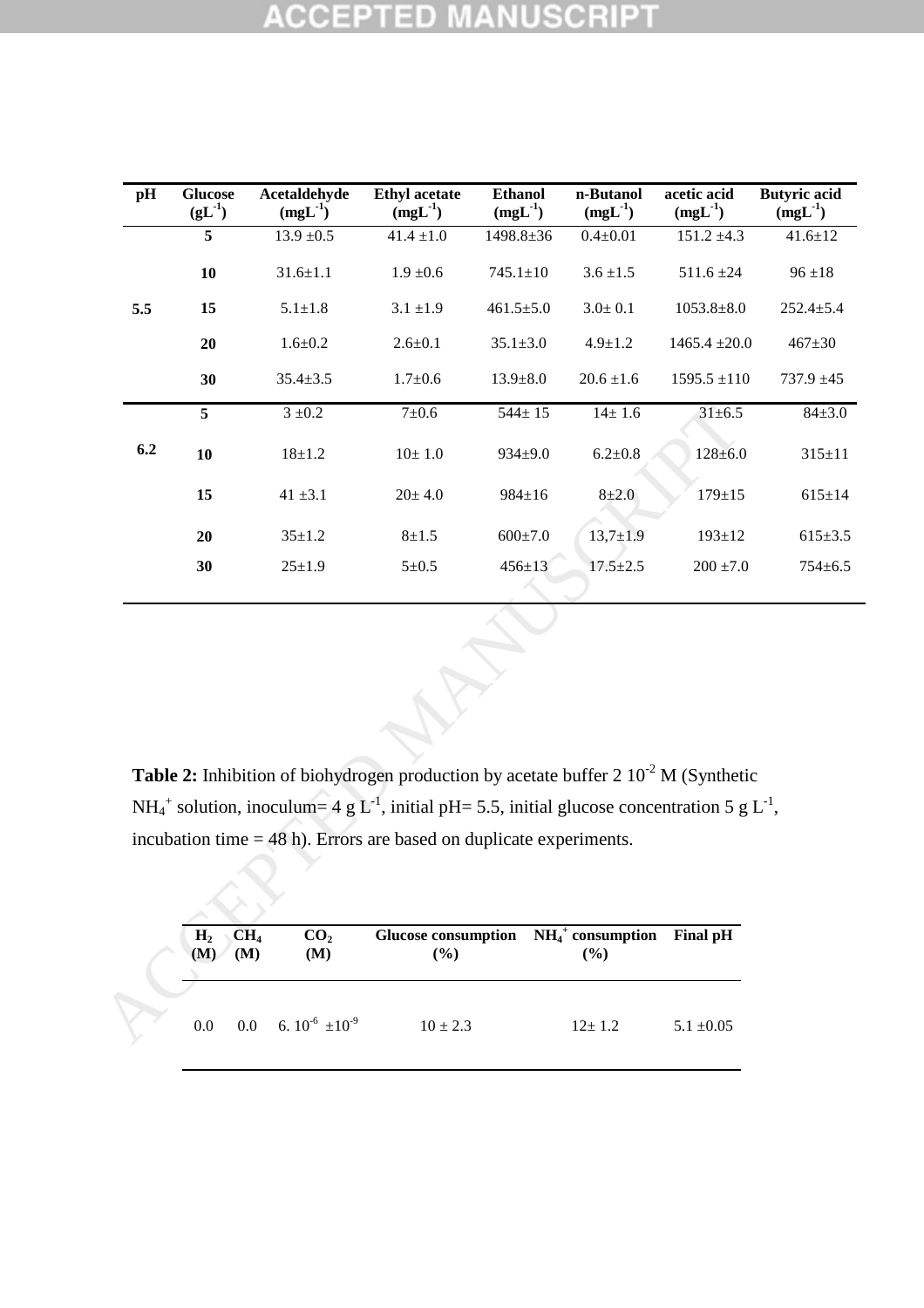### **IUSCRI** 라이 io EPTI

**Table 3:** Comparison of the  $H_2$  production results between  $NH_4^+$  solutions resulting from 3 gNO<sub>3</sub><sup>-</sup> L<sup>-1</sup> electroreduction and synthetic ammonium solution. (Initial pH= 5.5, initial glucose concentration = 15 g  $L^{-1}$ , incubation time = 48 h). Errors are based on duplicate experiments.

| <b>Nitrogen</b><br>source | Yield<br>(mol $H_2$<br>$\operatorname{mol}^{-1}$ glucose<br>$_{\rm consumed})$ | <b>Glucose</b><br>$\bf consumption$<br>$(g L-1)$ | $NH4+$<br>$\bf consumption$<br>(%) | Final<br>pH     | Principal<br><b>Metabolites</b><br>$(mgL^{-1})$ |                        | <b>Biogas</b><br>composition<br>(%) |                   |
|---------------------------|--------------------------------------------------------------------------------|--------------------------------------------------|------------------------------------|-----------------|-------------------------------------------------|------------------------|-------------------------------------|-------------------|
|                           |                                                                                |                                                  |                                    |                 | Acetic<br>acid                                  | <b>Butyric</b><br>acid | $\overline{H_2}$                    | CO <sub>2</sub>   |
|                           |                                                                                |                                                  |                                    |                 |                                                 |                        |                                     |                   |
| $\bf a$                   | $0.35\pm0.01$                                                                  | $12.3 \pm 0.5$                                   | $97.0 \pm 3.5$                     | $3.51{\pm}0.1$  | $1610+53$                                       | $400 \pm 31$           | $67.7 \pm 3.8$                      | $23 \pm 0.3$      |
| $\mathbf b$               | $0.30\pm0.03$                                                                  | $8.1 \; \pm 0.7$                                 | $53.0 \pm 3.4$                     | $3.51 \pm 0.01$ | $1053 \pm 8.0$                                  | $252\pm\!5.4$          | $24.5\pm\!1.5$                      | $75.5\; {\pm}2.3$ |
|                           |                                                                                |                                                  |                                    |                 |                                                 |                        |                                     |                   |
|                           | b: Synthetic ammonium solution                                                 |                                                  |                                    |                 |                                                 |                        |                                     |                   |
|                           |                                                                                |                                                  |                                    |                 |                                                 |                        |                                     |                   |
|                           |                                                                                |                                                  |                                    |                 |                                                 |                        |                                     |                   |
| <b>Figure 1</b>           |                                                                                |                                                  |                                    |                 |                                                 |                        |                                     |                   |
|                           |                                                                                |                                                  |                                    |                 |                                                 |                        |                                     |                   |
|                           |                                                                                |                                                  |                                    |                 |                                                 |                        |                                     |                   |
|                           |                                                                                |                                                  |                                    |                 |                                                 |                        |                                     |                   |
|                           |                                                                                |                                                  |                                    |                 |                                                 |                        |                                     |                   |
|                           |                                                                                |                                                  |                                    |                 |                                                 |                        |                                     |                   |
|                           |                                                                                |                                                  |                                    |                 |                                                 |                        |                                     |                   |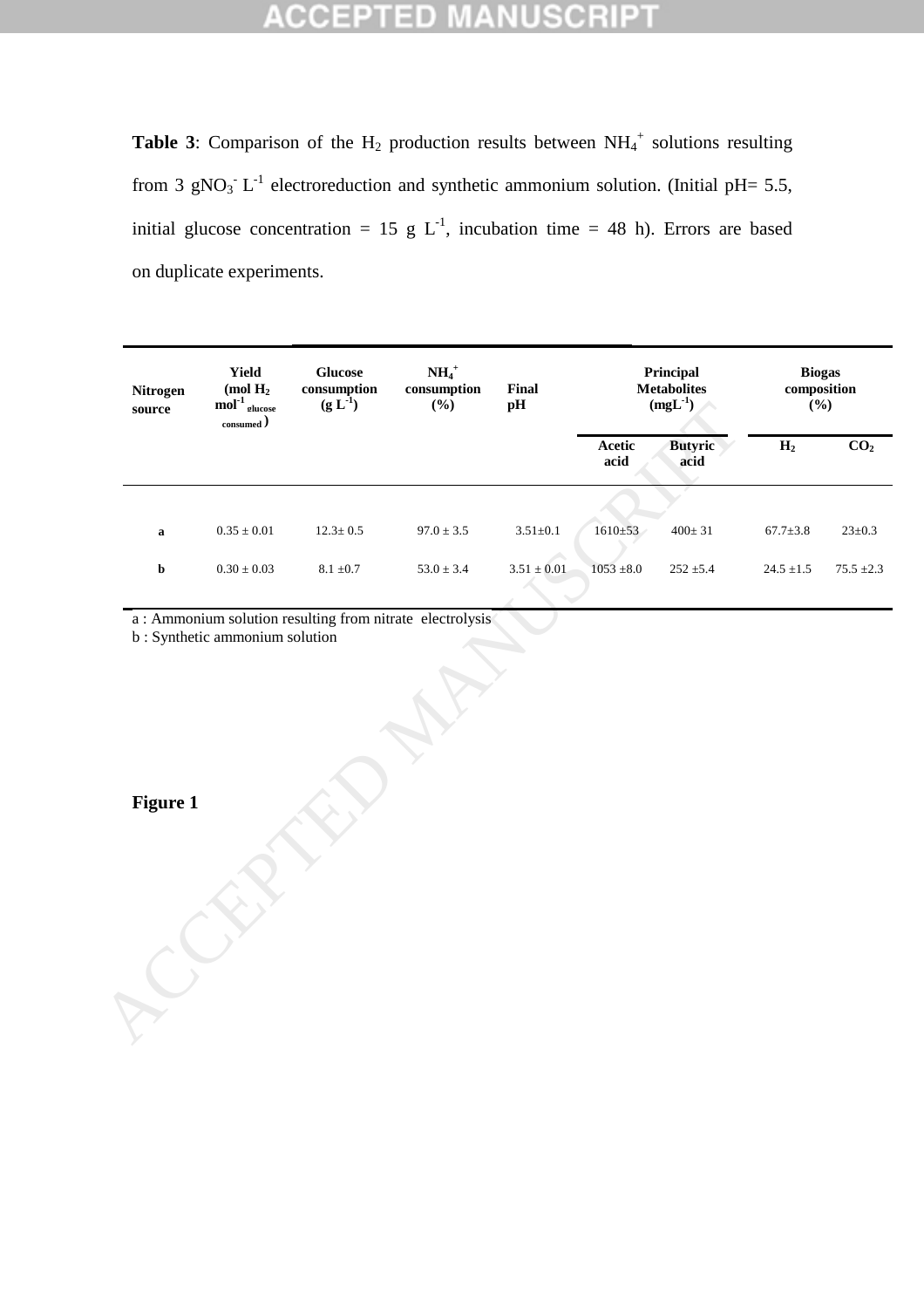### **ACCEPT** Ð E E C

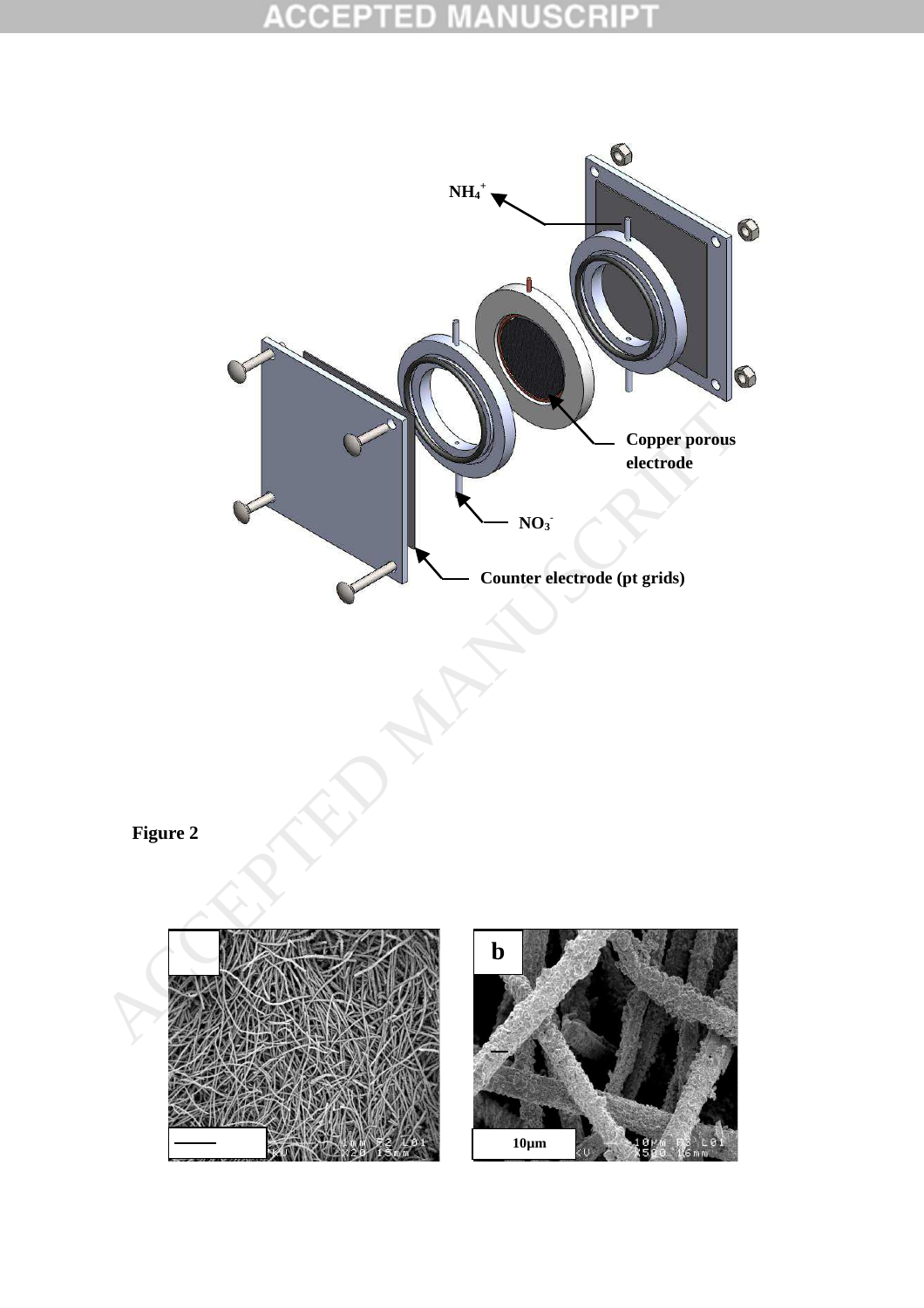### **ACCEPT USCRIPT** ΞĐ ä

**Figure 3** 



**Figure 4**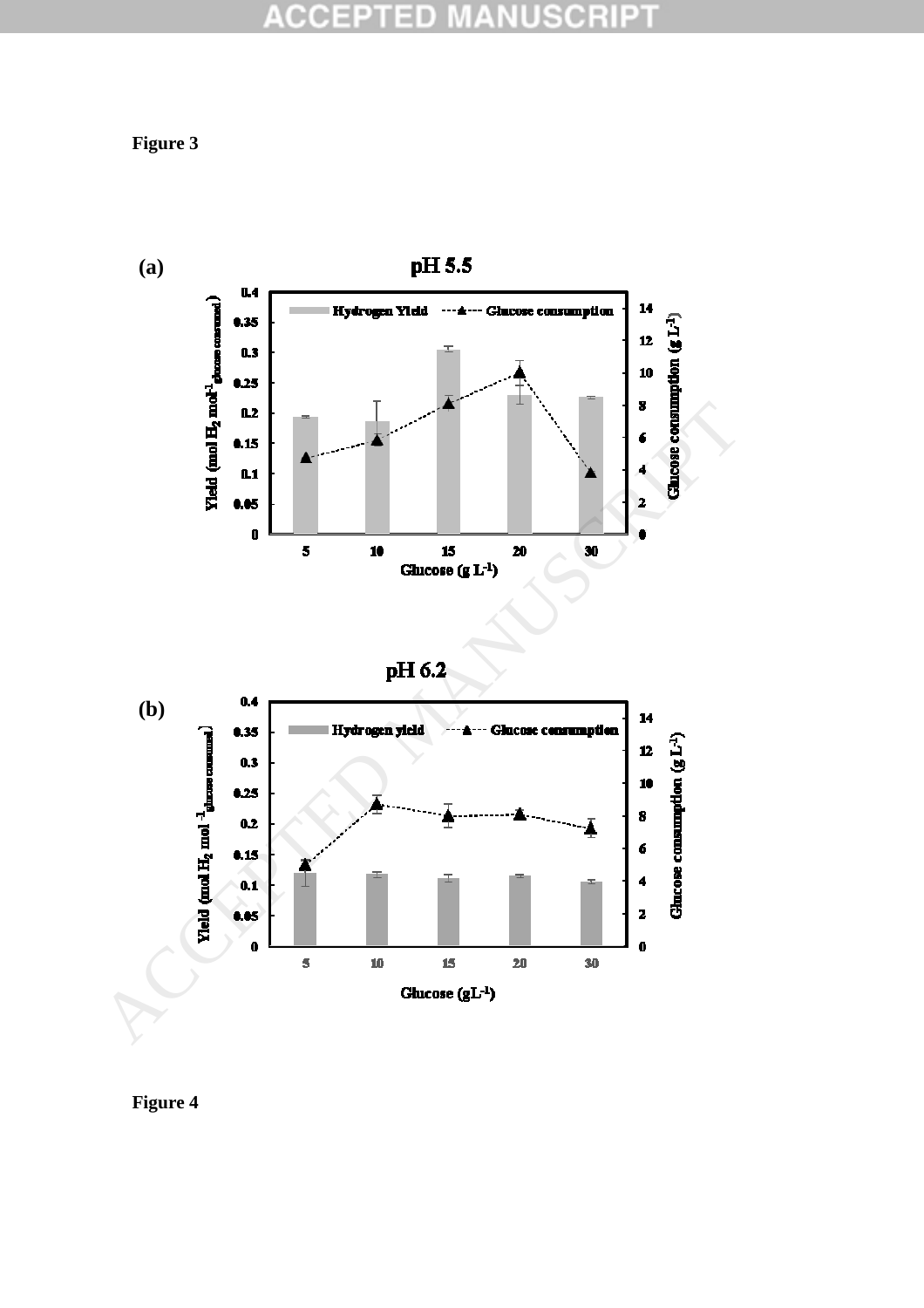